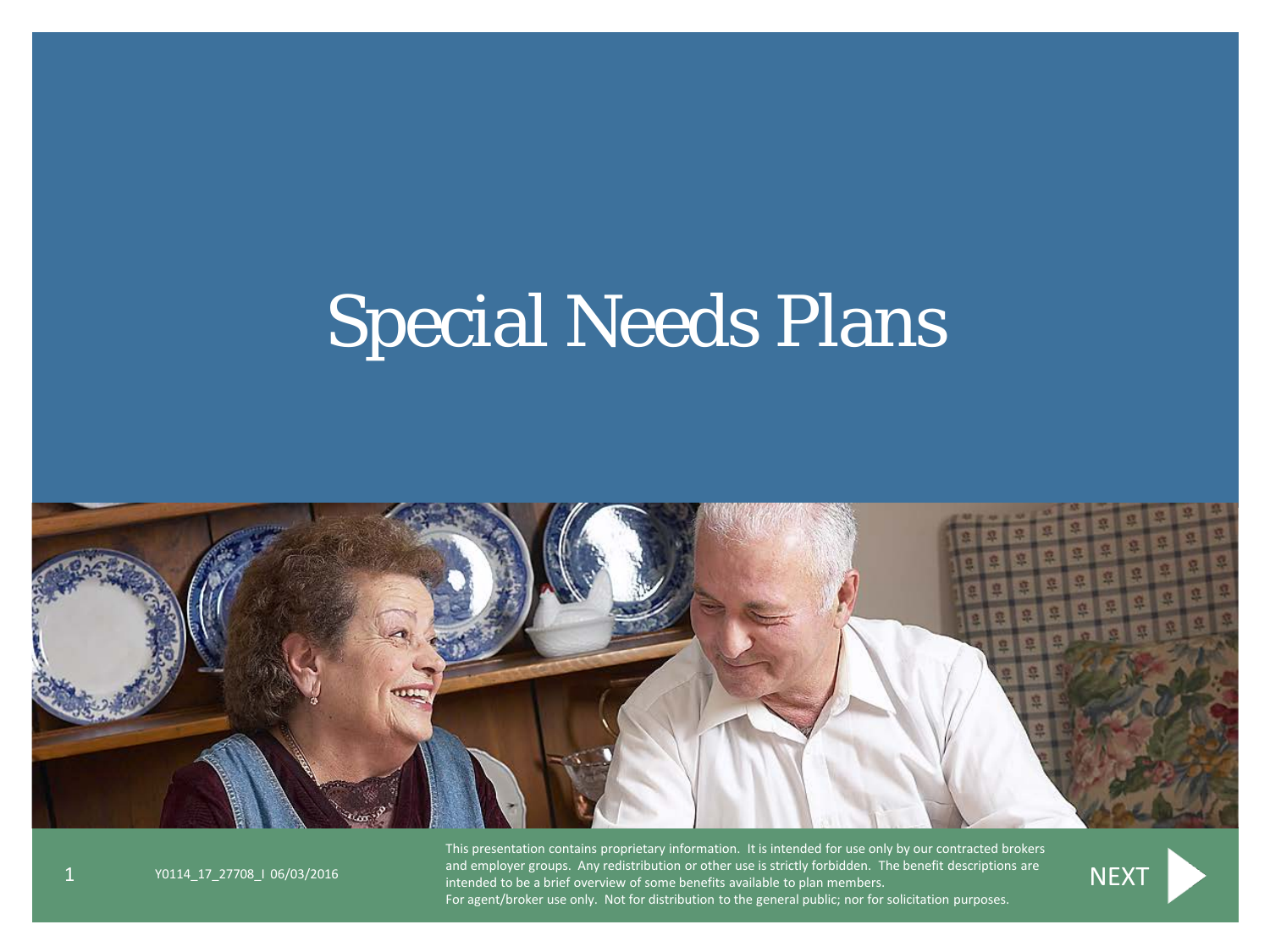## Navigation

- <span id="page-1-0"></span>Welcome!
	- To navigate this course, please use the Next or Back arrows that appear in the bottom, right corner of the viewer.



2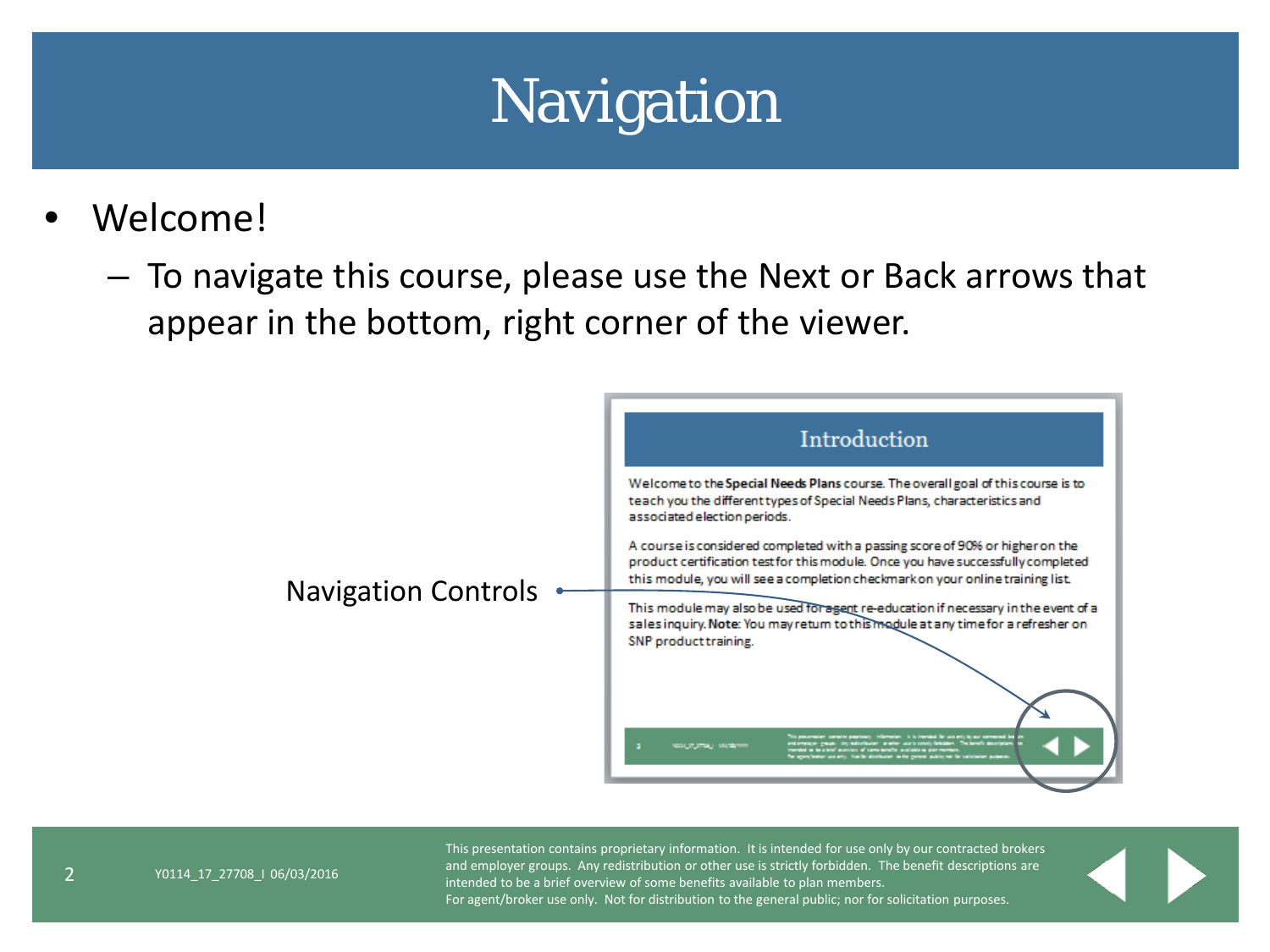#### Introduction

Welcome to the **Special Needs Plans** course. The overall goal of this course is to teach you the different types of Special Needs Plans, characteristics and associated election periods.

A course is considered completed with a passing score of 90% or higher on the product certification test for this module. Once you have successfully completed this module, you will see a completion checkmark on your online training list.

This module may also be used for agent re-education if necessary in the event of a sales inquiry. **Note**: You may return to this module at any time for a refresher on SNP product training.

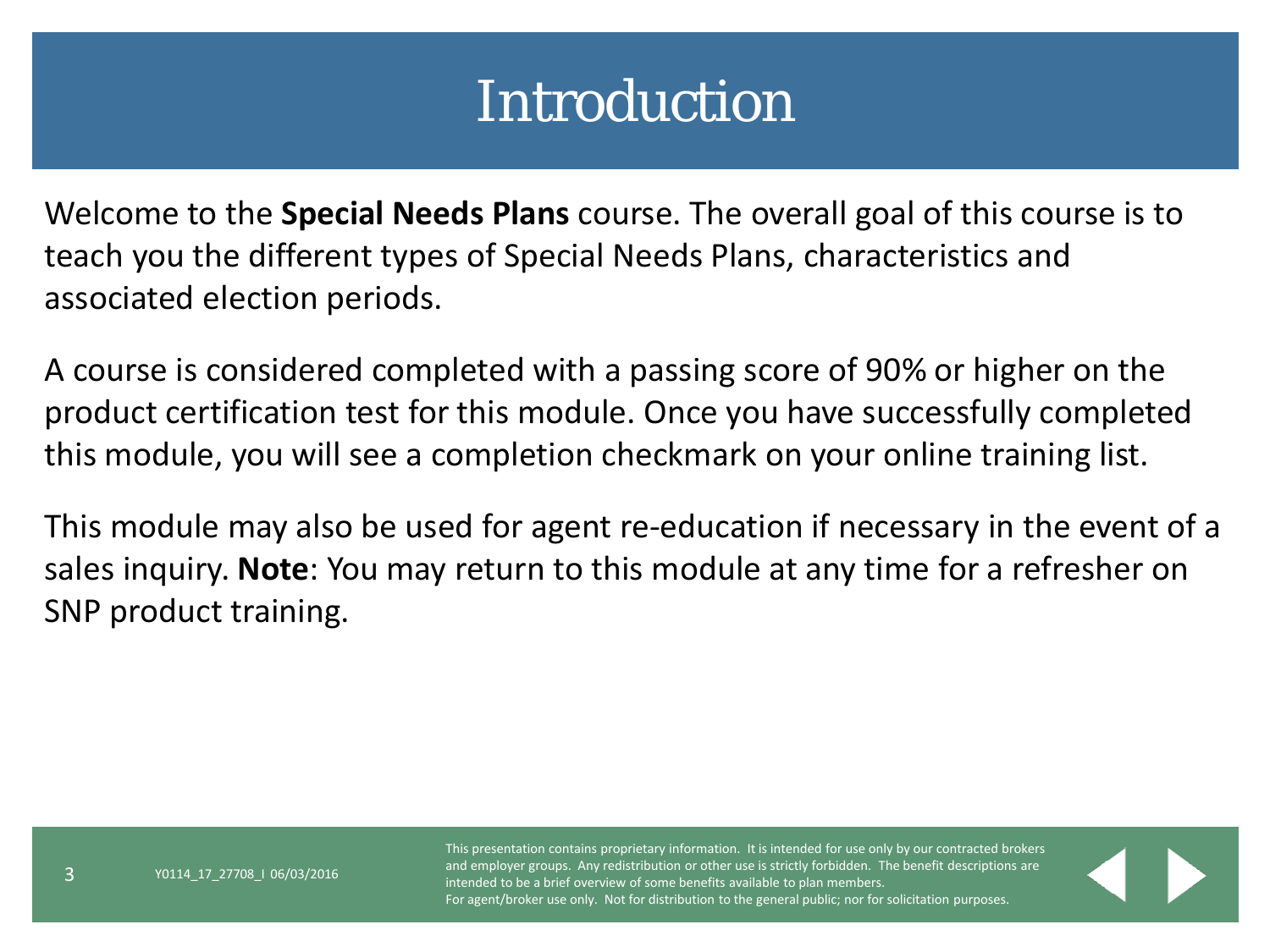# Learning Objectives

After completing this course, you will be able to:

- Identify the types of Special Needs Plans and their characteristics
- Explain the SNP Model of Care (MOC) and its significance in improving health outcomes
- Recognize specific enrollment and disenrollment opportunities
- Describe the difference between MMPs (Medicare Medicaid Plans) and D-SNPs (Dual Special Needs Plans)
- Recall the special requirements to enroll in a Chronic Special Needs plan and the recent changes to those requirements
- Provide examples of the types of facilities that qualify with respect to an I-SNP

This presentation contains proprietary information. It is intended for use only by our contracted brokers and employer groups. Any redistribution or other use is strictly forbidden. The benefit descriptions are intended to be a brief overview of some benefits available to plan members. For agent/broker use only. Not for distribution to the general public; nor for solicitation purposes.

4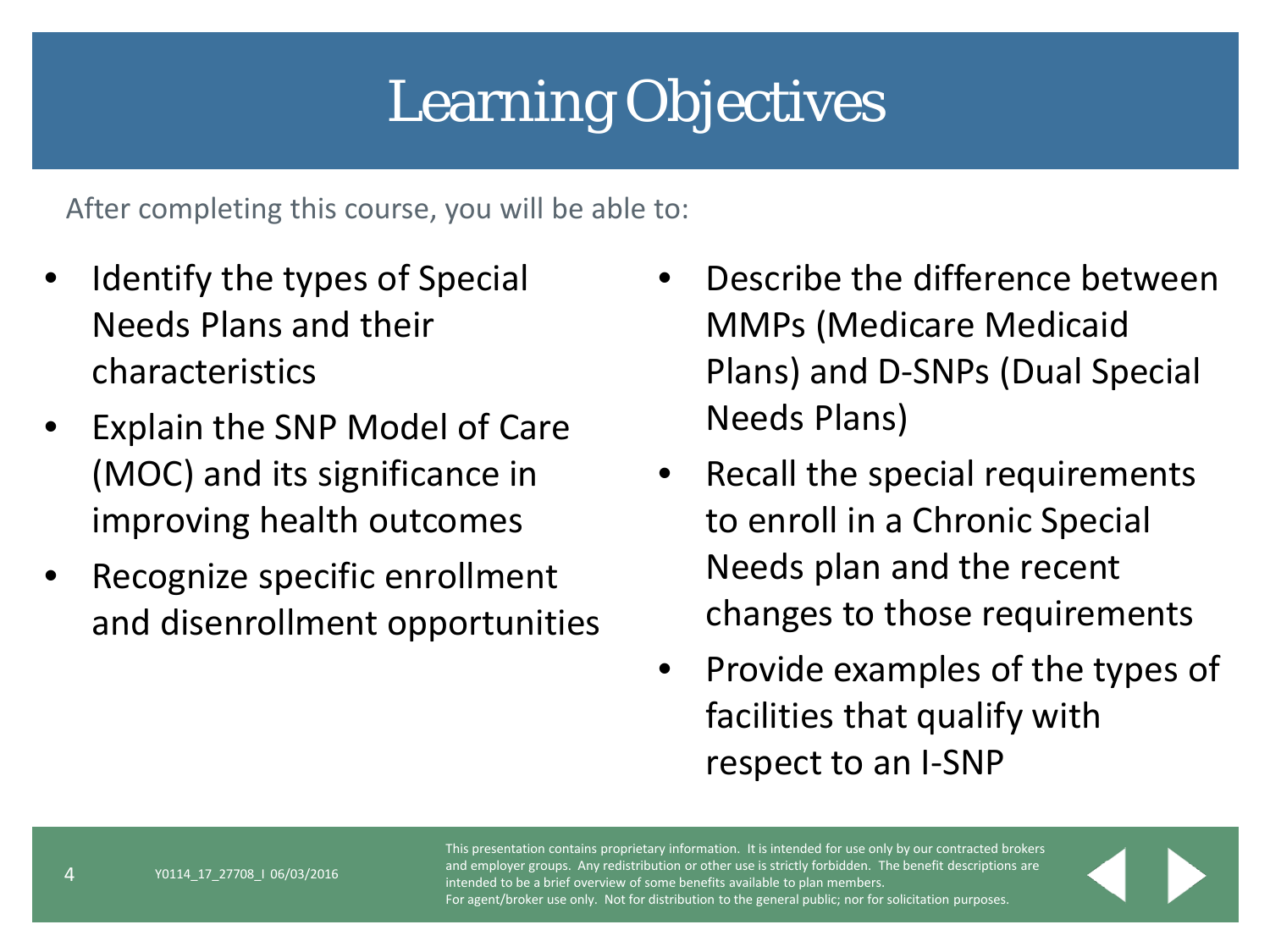#### Medicare Advantage Overview

The Medicare Advantage (MA) Program, sometimes called "Part C", combines coverage for Parts A & B benefits and is administered by private health plans. Private health plans contract with the Centers for Medicare & Medicaid Services (CMS) to administer benefits on behalf of CMS.

Private plans may include HMOs, PPOs, Special Needs Plans (SNPs), and Private Fee-for-Service (PFFS) plans. Medicare pays a fixed monthly amount to the companies offering MA Plans to coordinate beneficiary care. An organization offering MA plans must offer at least one MA plan (known as an MA-PD plan) with prescription drug coverage in every service area.

#### **This course will focus on Special Needs Plans (SNPs).**

**NOTE: Agents wishing to sell SNP plans must take both the SNP and Part D modules as part of their certification, as well as the HMO or PPO module, depending on the type of SNP plan available to market in their area.** 

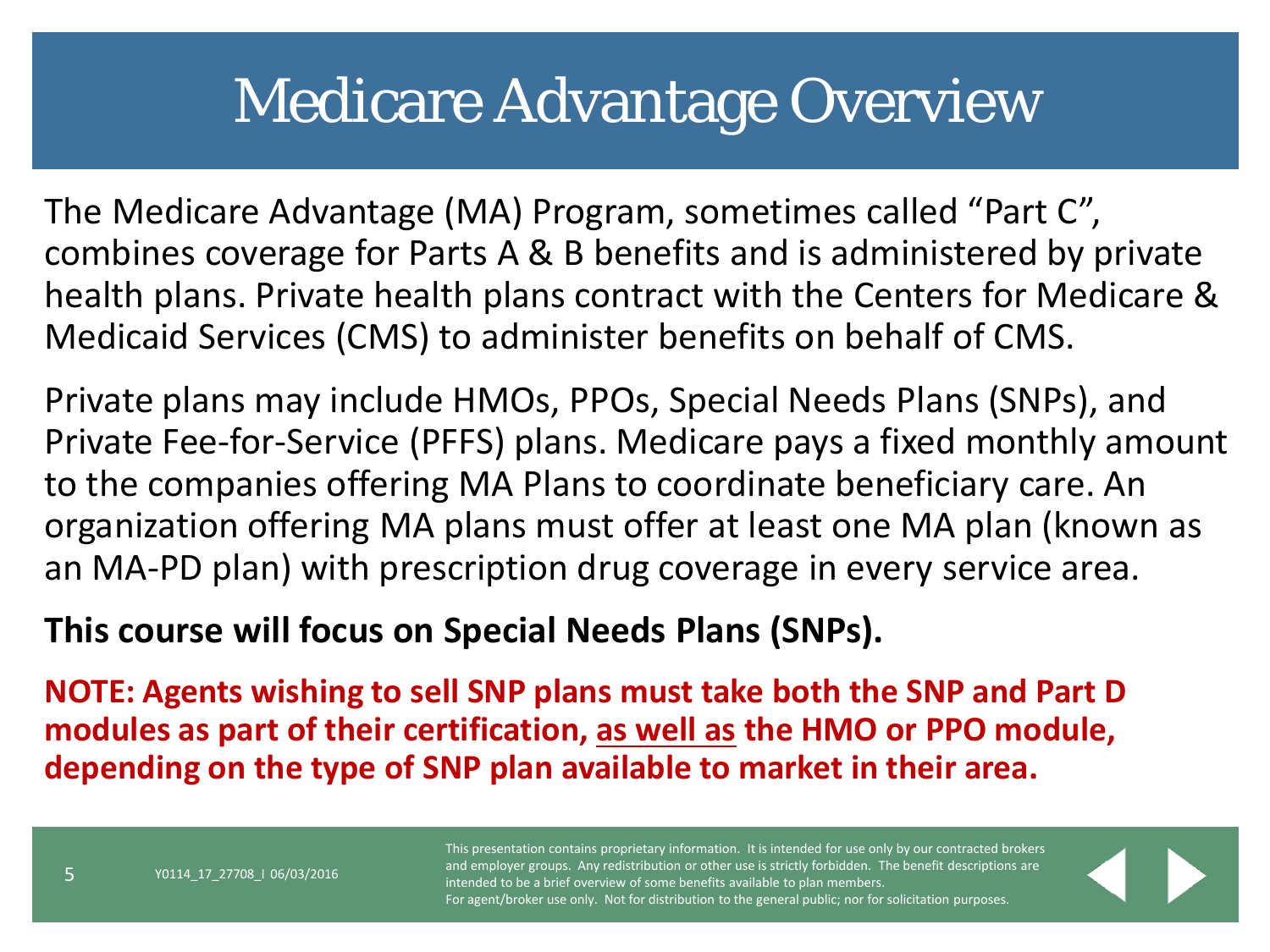#### What is a Special Needs Plan (SNP)?

In **2003**, Congress passed the **Medicare Modernization Act** (MMA). It enabled insurance companies to create, market and sell a different kind of Medicare Advantage plan known as a **Special Needs Plan** (SNP).

There are three types of Special Needs Plans:

- 1. Dual Special Needs Plans (D-SNP)
- 2. Chronic Special Needs Plans (C-SNP)
- 3. Institutional Special Needs Plans (I-SNP)

Special Needs Plans are either **HMO or PPO** plans which means that all plans, regardless of type, include a contracted network of providers. These plans are intended to provide **targeted care to individuals with special needs**. Congress identifies "special needs individuals" as (1) dual eligible (a person eligible for both Medicare and Medicaid), (2) individuals with severe or disabling chronic conditions (as specified by CMS), and (3) institutionalized beneficiaries.

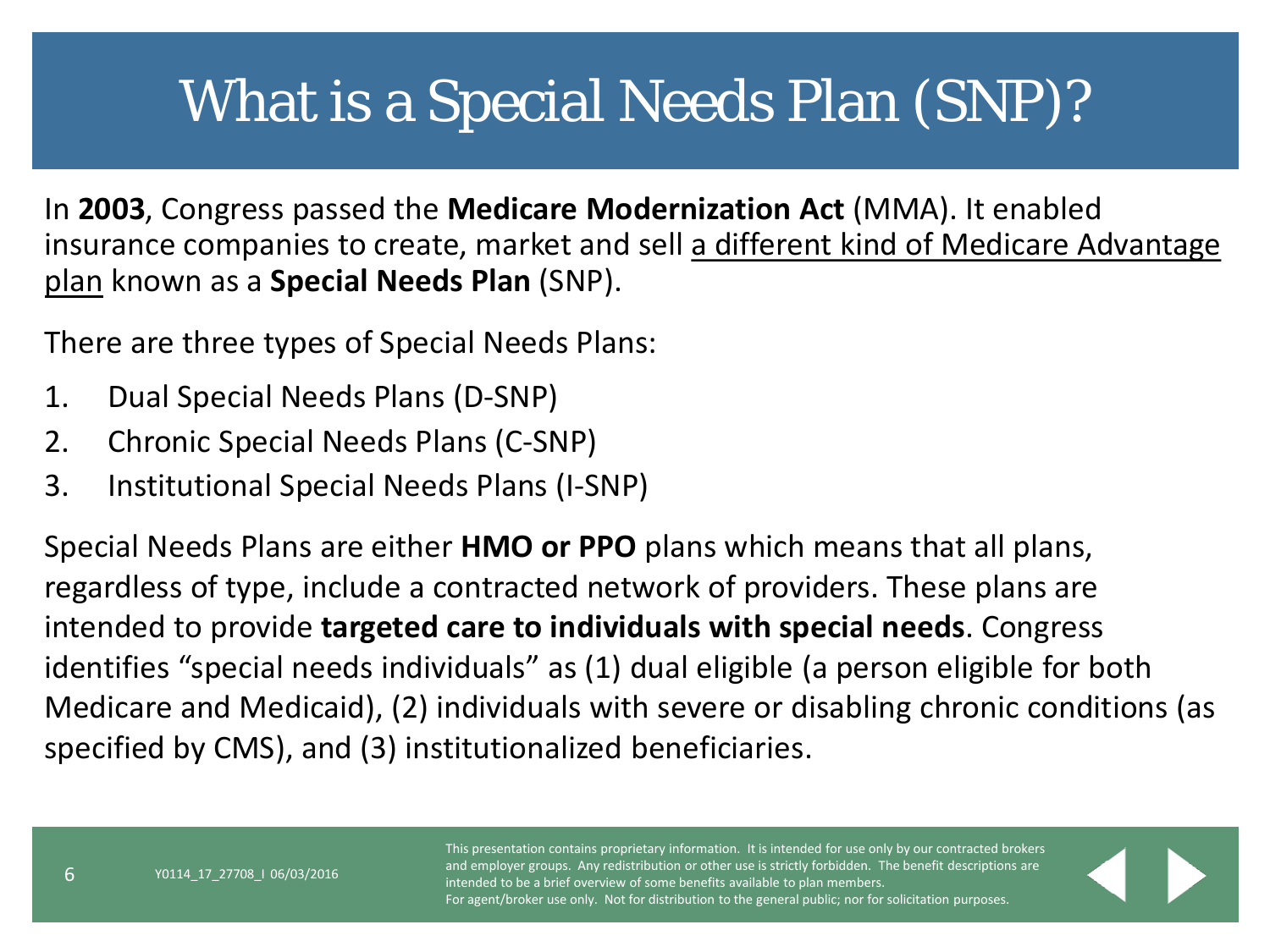# Model of Care

Each SNP is required to develop a **Model of Care**  (MOC). The MOC has specific goals and objectives for the population it will serve.

The MOC includes:

- **Measurement** 
	- Measuring performance against meeting the needs of individuals with multiple or complex conditions, including the frail and/or persons with disabilities, individuals with end-stage renal disease, or individuals who are at or near the end of life.

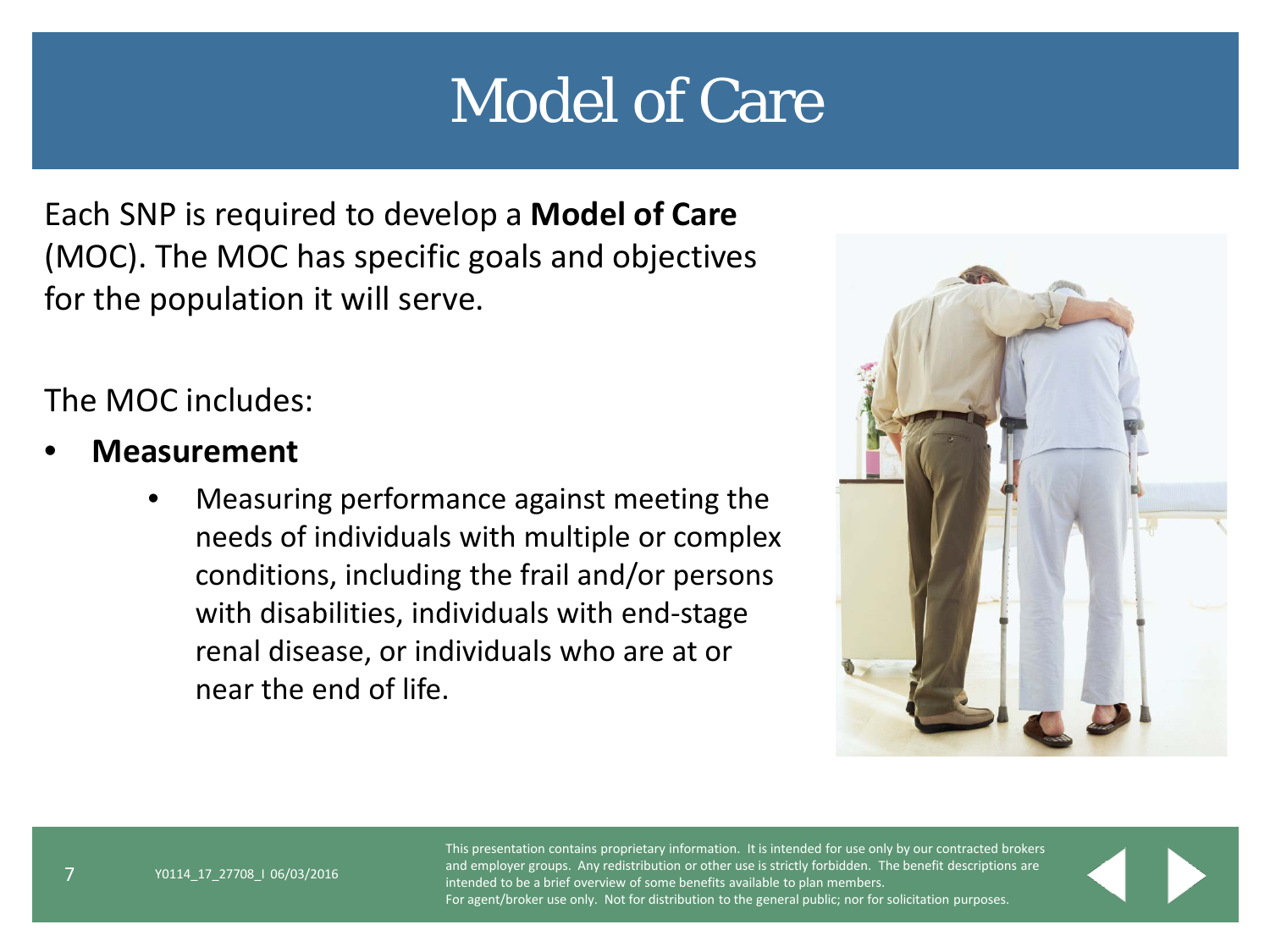# Model of Care (cont.)

#### • **Training**

• Training for all providers, employees, and contractors to ensure a universal understanding of the model of care.

#### • **Staffing**

• Maintaining a staffing structure with care management roles designed to manage SNP members.

#### • **Health Risk Assessments (HRAs)**

Y0114\_17\_27708\_I 06/03/2016

• Assessing SNP members' physical, behavioral, psychosocial, and functional needs through HRAs. An initial HRA is performed for all new SNP members. Then each member is assessed annually.

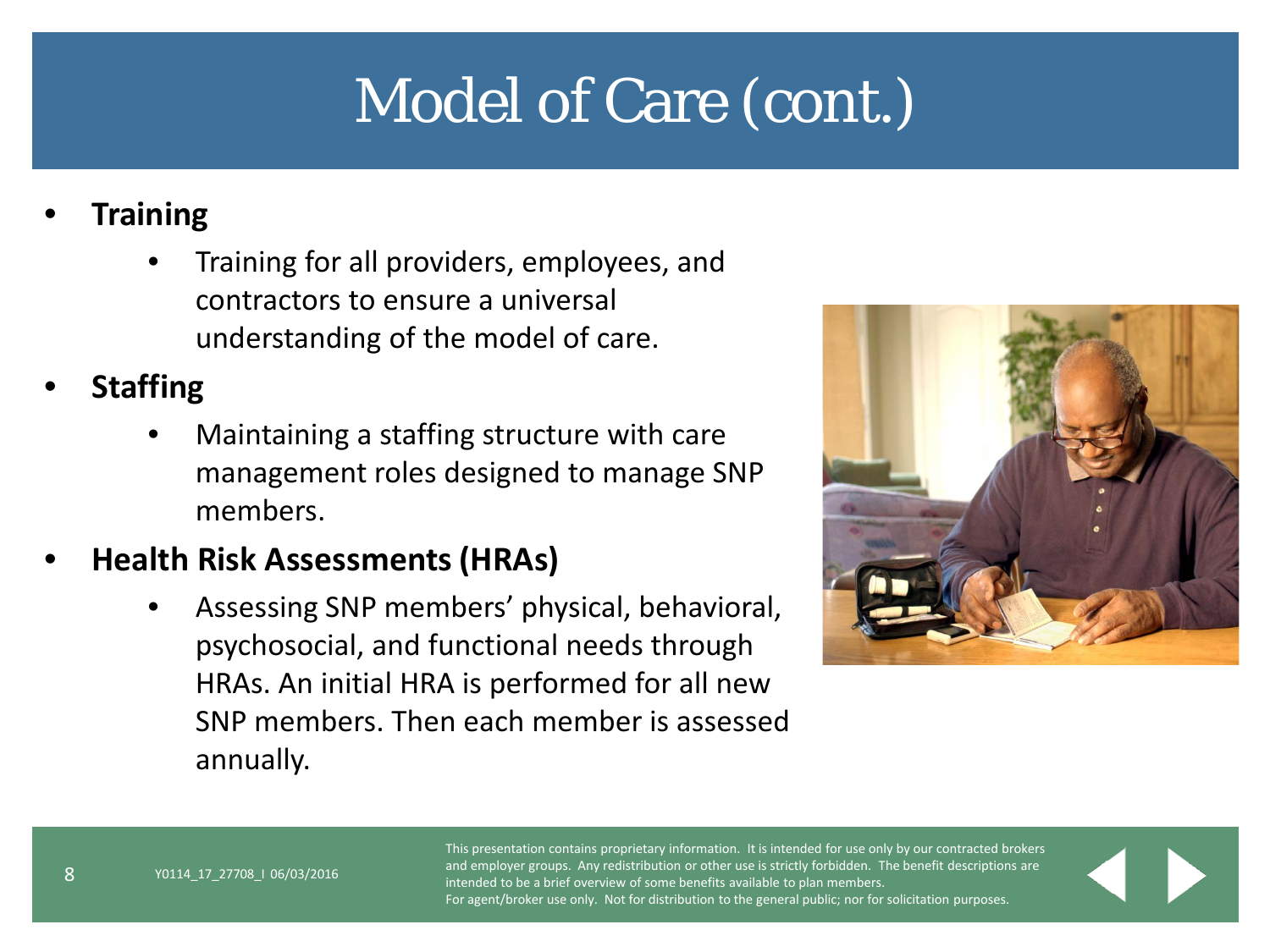# Model of Care (cont.)

#### • **Interdisciplinary Care Team (ICT)**

- Assigning an ICT to each member, reviewing care plans, collaborating with our network providers, and providing recommendations for management of the member's care.
- **Communication**
	- Establishing a communication network between members, providers, and plan staff to support information sharing. Communication can occur via phone, mail, fax, in person, or electronically.
- **Clinical Practice Guidelines**
	- Providing use of clinical practice guidelines and current standards of care.



This presentation contains proprietary information. It is intended for use only by our contracted brokers and employer groups. Any redistribution or other use is strictly forbidden. The benefit descriptions are intended to be a brief overview of some benefits available to plan members. For agent/broker use only. Not for distribution to the general public; nor for solicitation purposes.

9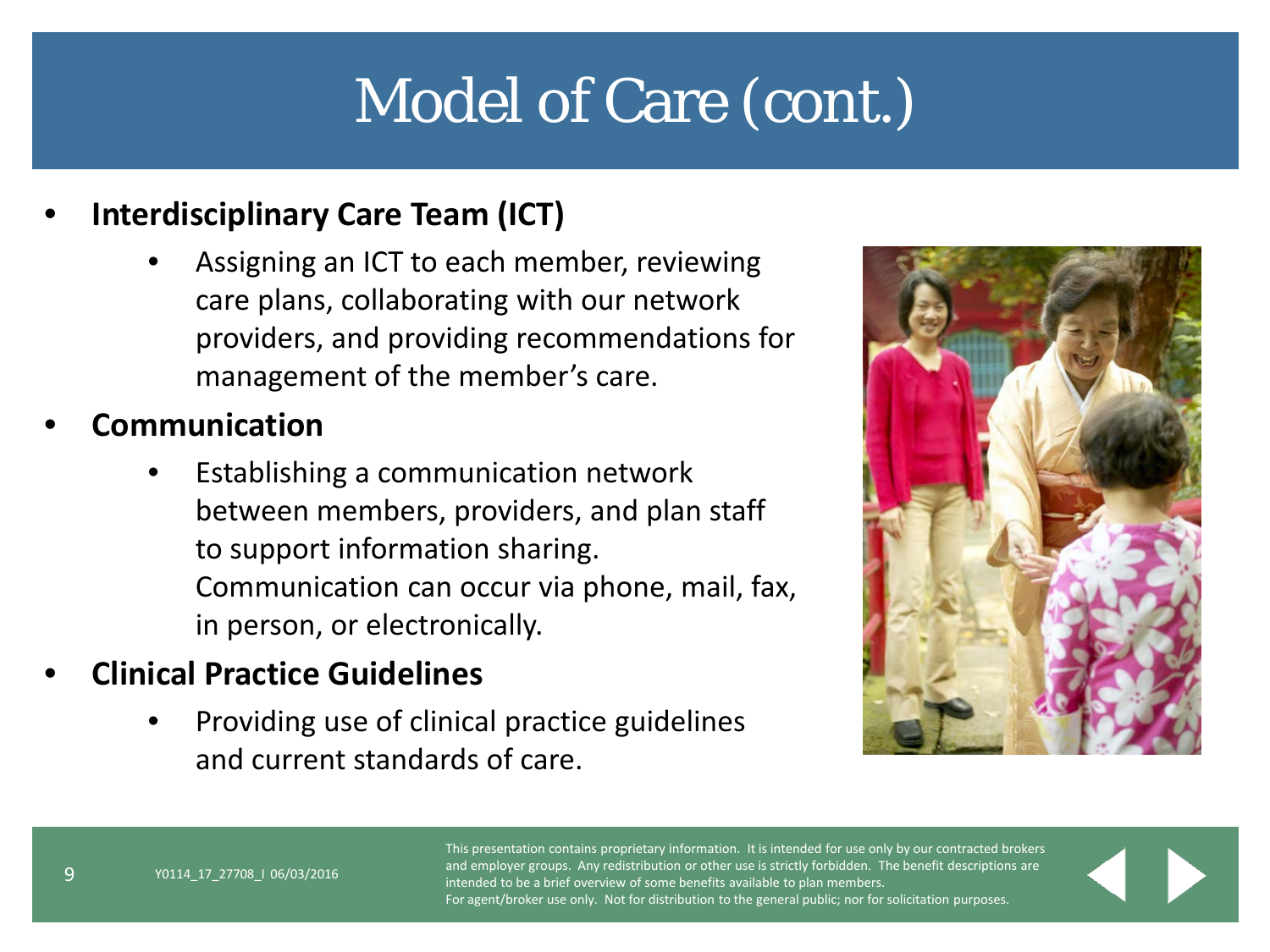# Model of Care (cont.)

#### • **Results**

• Measuring and helping to improve performance and health outcomes by collecting, analyzing, and reporting results.

#### • **Evaluation**

• Formally evaluating the effectiveness of the SNP Model of Care annually. Results of the evaluation and changes made to the SNP Model of Care are communicated to all stakeholders, including the members, providers, and internal departments.

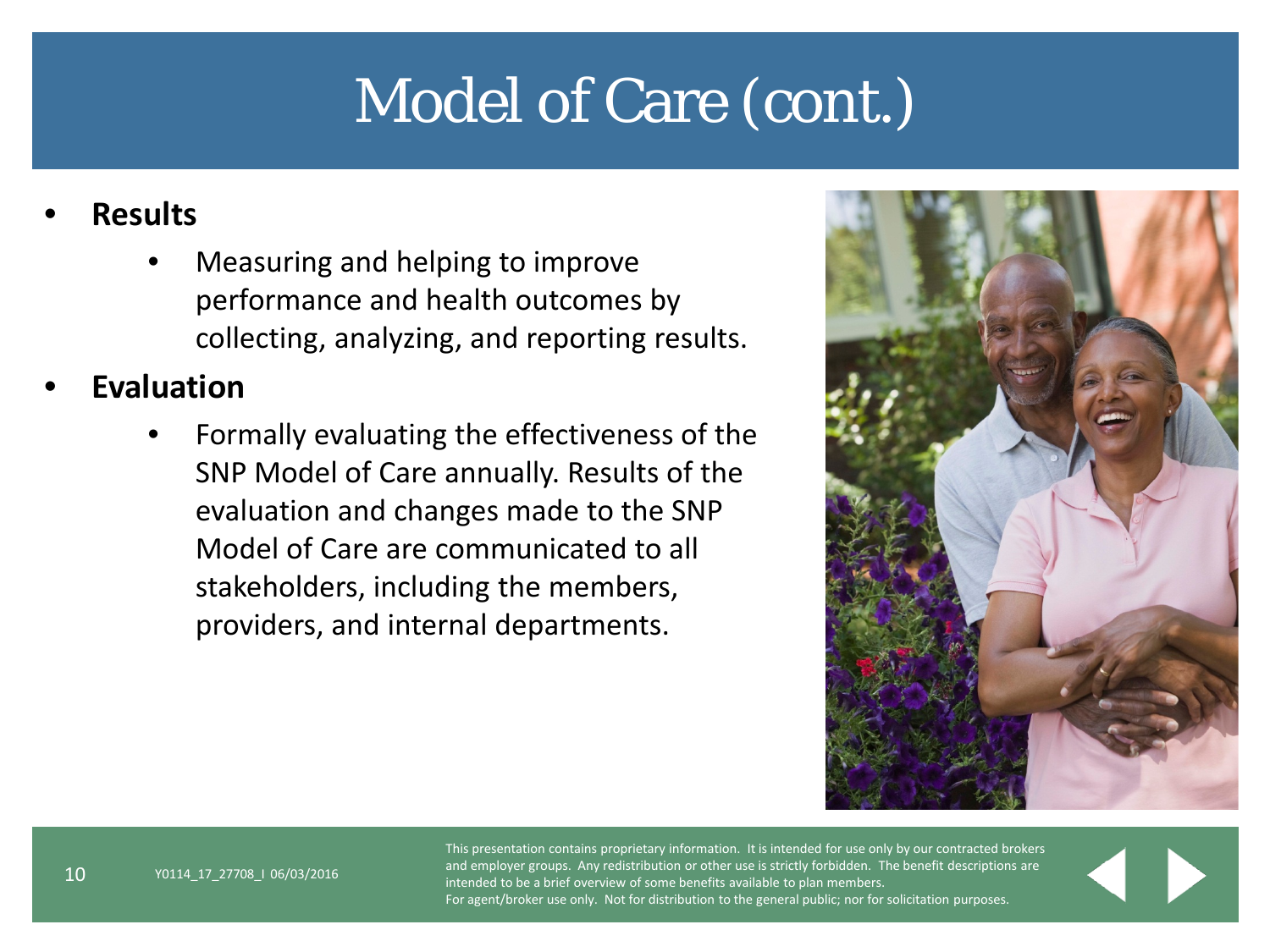# Compare and Contrast with Non-SNP

#### **SNP**

- All include prescription drug coverage (Part D)
- May enroll individuals with ESRD\*

#### **Non-SNP**

- Plans may choose to exclude Part D
- Generally ESRD disqualifies an enrollee for coverage
- Continue to exist into the foreseeable future

\* In order to do so, **a SNP must obtain a waiver to be open for enrollment for individuals with ESRD**. The waiver should be part of the SNP application, and is available to all SNPs, not only C-SNPs. CMS's decision to grant an ESRD waiver is conditional upon the plan arranging access to services specifically targeted to individuals living with ESRD (e.g., nephrologists, hemodialysis centers, and renal transplant centers).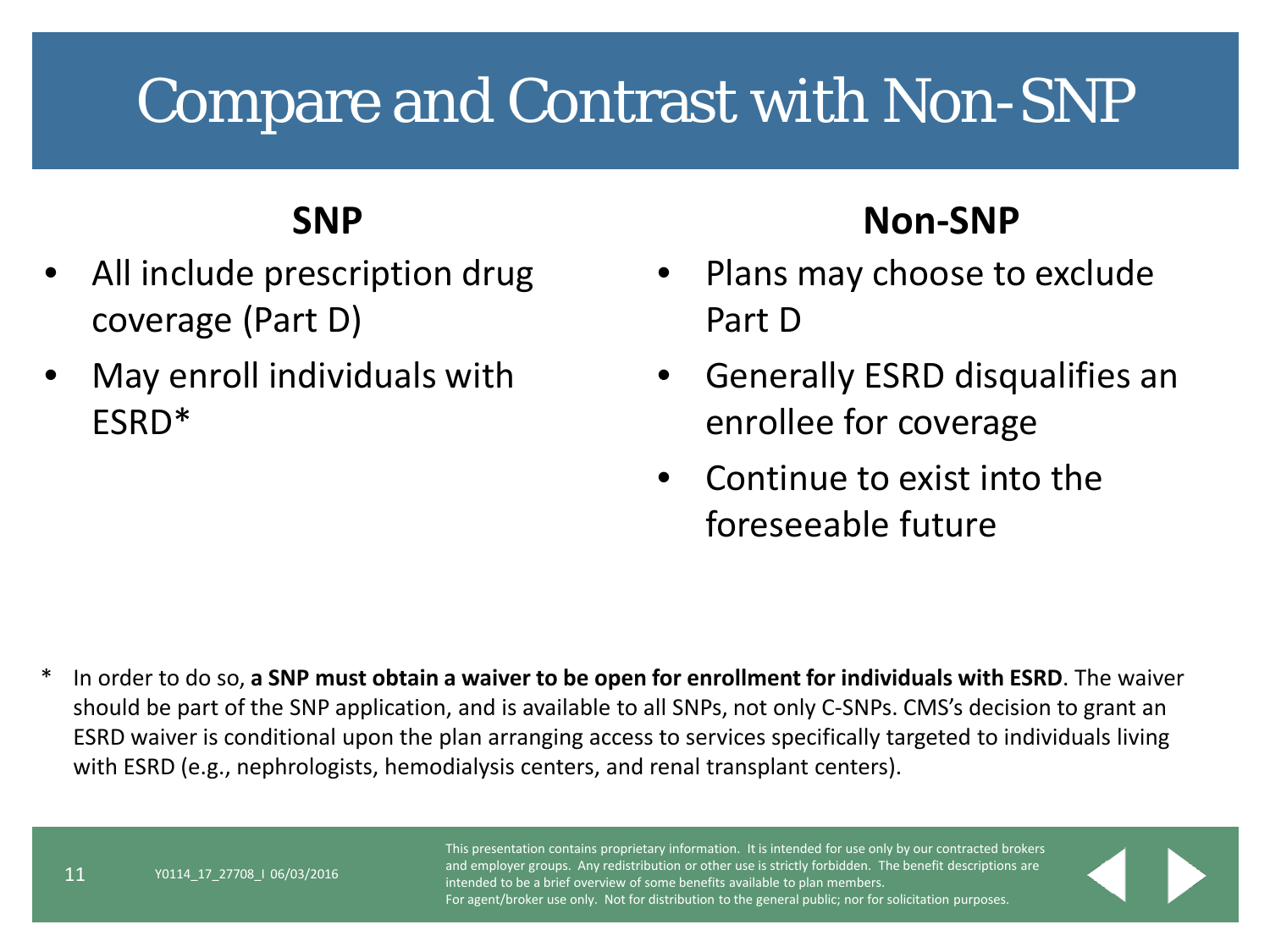# SNP Enrollment

Since 2006, the number of SNP enrollees has increased from 0.5 million to **over 2.1 million enrollees** in 2016, or about **12 percent of all MA enrollment**.



*Source: http://kff.org/medicare/fact-sheet/medicare-advantage/*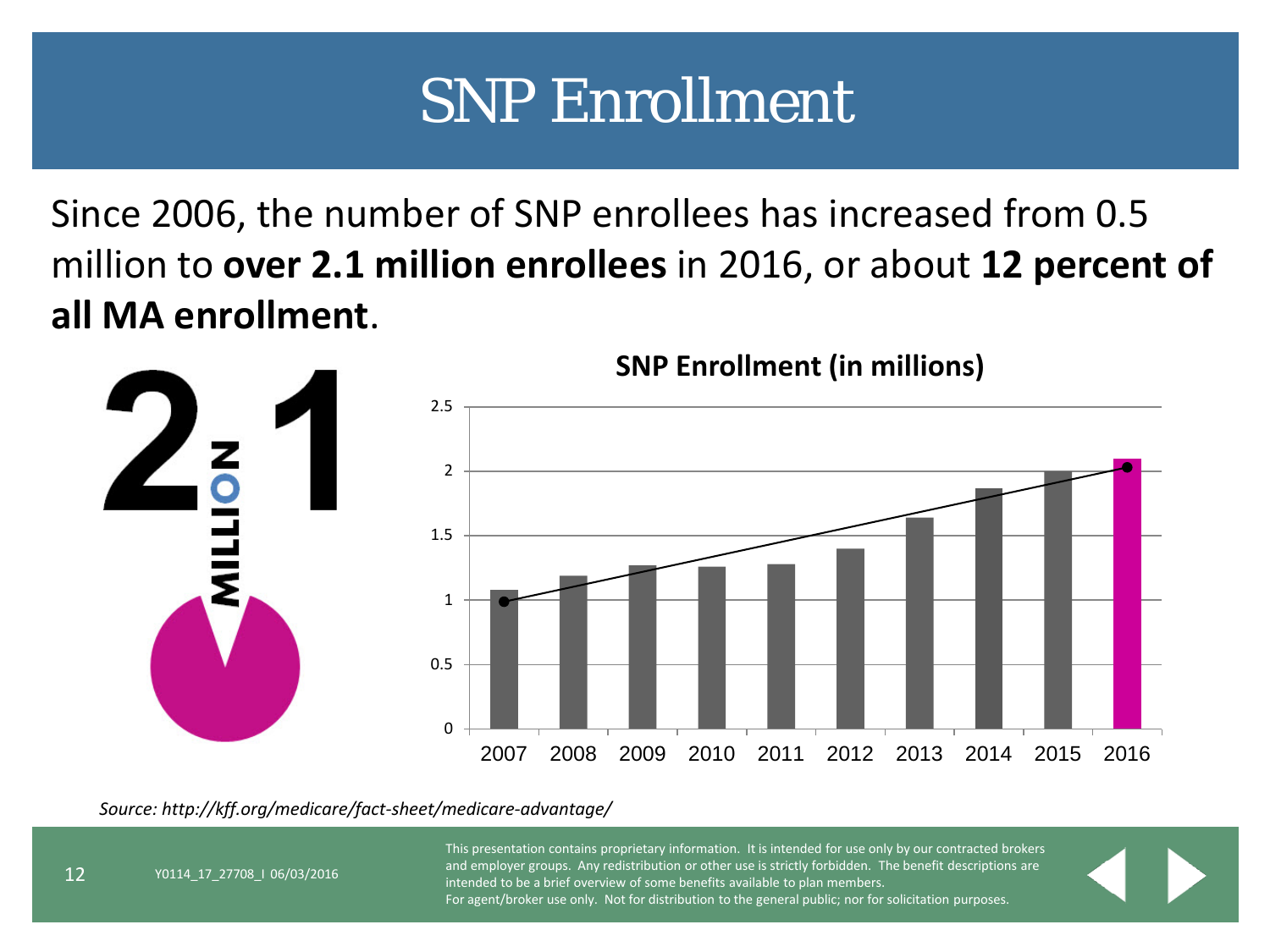#### Dual Special Needs Plans (D-SNP)

In order to qualify to enroll in a D-SNP, beneficiaries must be entitled to both (1) Medicare, and (2) Medical Assistance from a State Plan (commonly referred to as Medicaid). You'll often hear dual eligibility referred to as "Medi-Medi"; Medicare-Medicaid.

**Medicare is a federal program**, whereas **Medicaid is a joint state and federal program**. Each state, to some extent, determines Medicaid eligibility criteria. The Medicaid eligibility categories, for the purposes of D-SNP eligibility, include all levels of Medicaid eligibility, including those referred to as Medicare Savings Programs.

Enrollment in SNPs for dual eligibles (D-SNP) accounts for 82% of total enrollment in all Special Needs Plans!

13

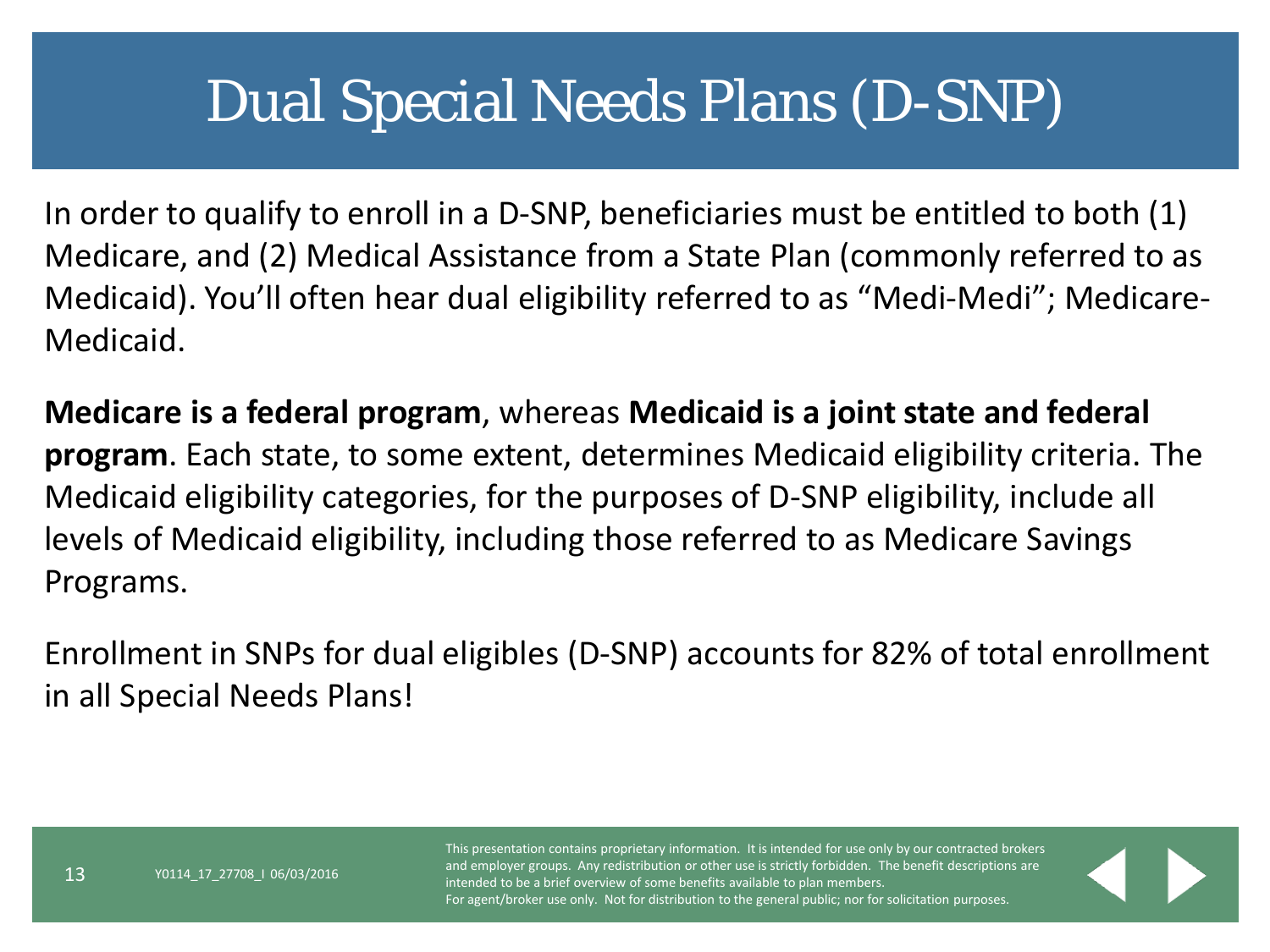#### Dual Special Needs Plans (D-SNP)

Because D-SNPs are for people that qualify for both Medicare and Medicaid, and because we now know that SNPs are Medicare Advantage plans, you may have guessed that there are contracts between a plan and the government. In the past, a D-SNP could function without a state contract; not anymore.

In 2008, MedPAC, the Medicare Payment Advisory Commission, advised Congress to make changes to D-SNPs. "The Congress should require dualeligible special needs plans within three years to contract, either directly or indirectly, with states in their service areas to coordinate Medicaid benefits. This provision was included in MIPPA. As of 2013, all dual-eligible SNPs must have state contracts."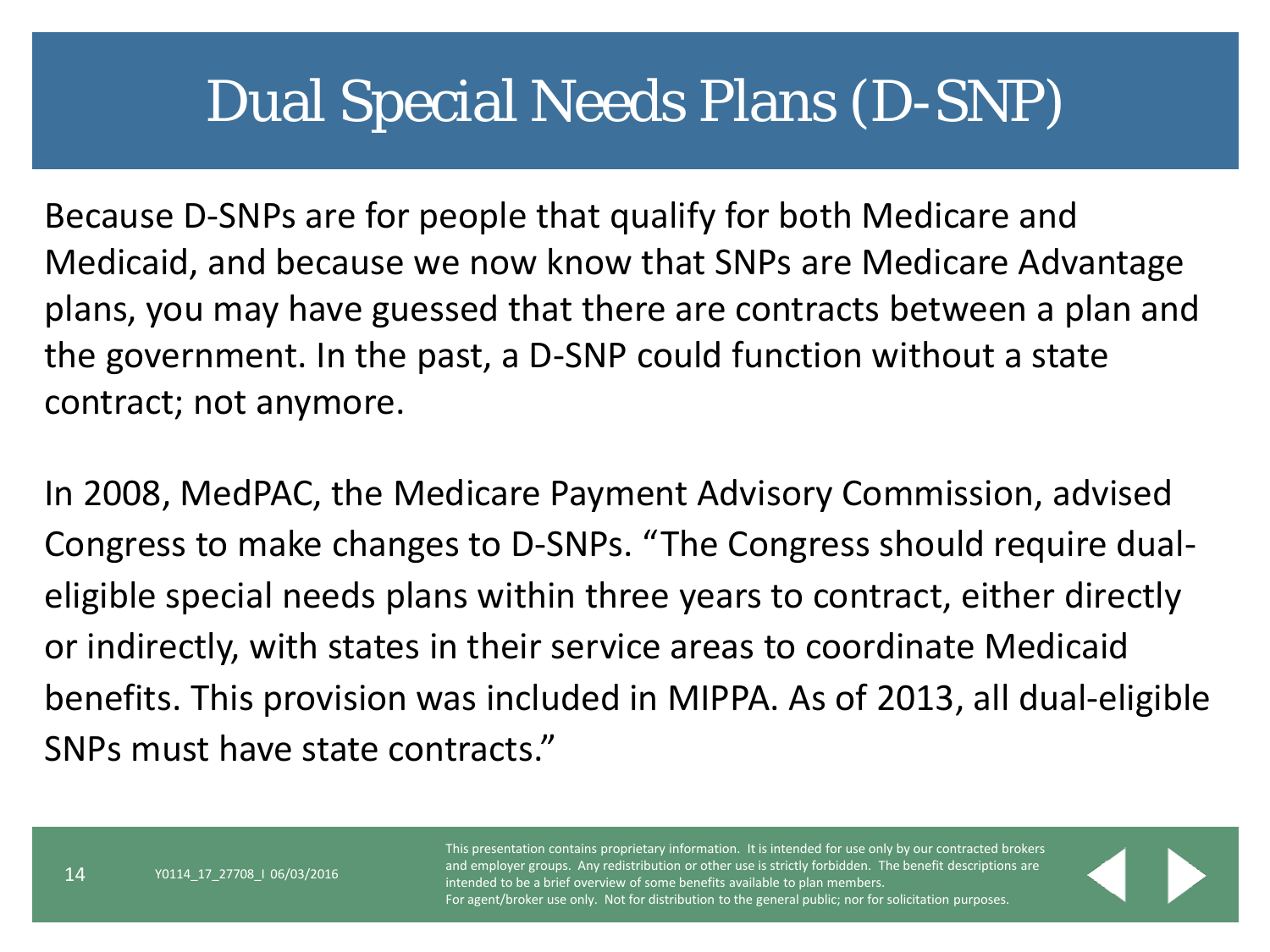## Medicare Savings Programs (MSP)

With respect to Medicaid, an individual is eligible for either full or partial benefits. Dual eligibles whose benefits are limited (partial) include:

- 1. Qualified Medicare Beneficiary (QMB, or "quimby");
- 2. Specified Low-Income Medicare Beneficiaries (SLMB, or "slimby");
- 3. Qualifying Individuals (QI); and
- 4. Qualified Disabled Working Individuals (QDWI).

These four categories are referred to as Medicare Savings Programs (MSP). **If an individual qualifies for QMB, SLMB, or QI, he or she automatically qualifies to get Extra Help paying for Medicare prescription drug coverage.** 

**Qualification can vary by state.** This program provides a Low Income Subsidy (LIS) for qualifying individuals.

*For more information on Extra Help/LIS, visit www.socialsecurity.gov/prescriptionhelp.* 

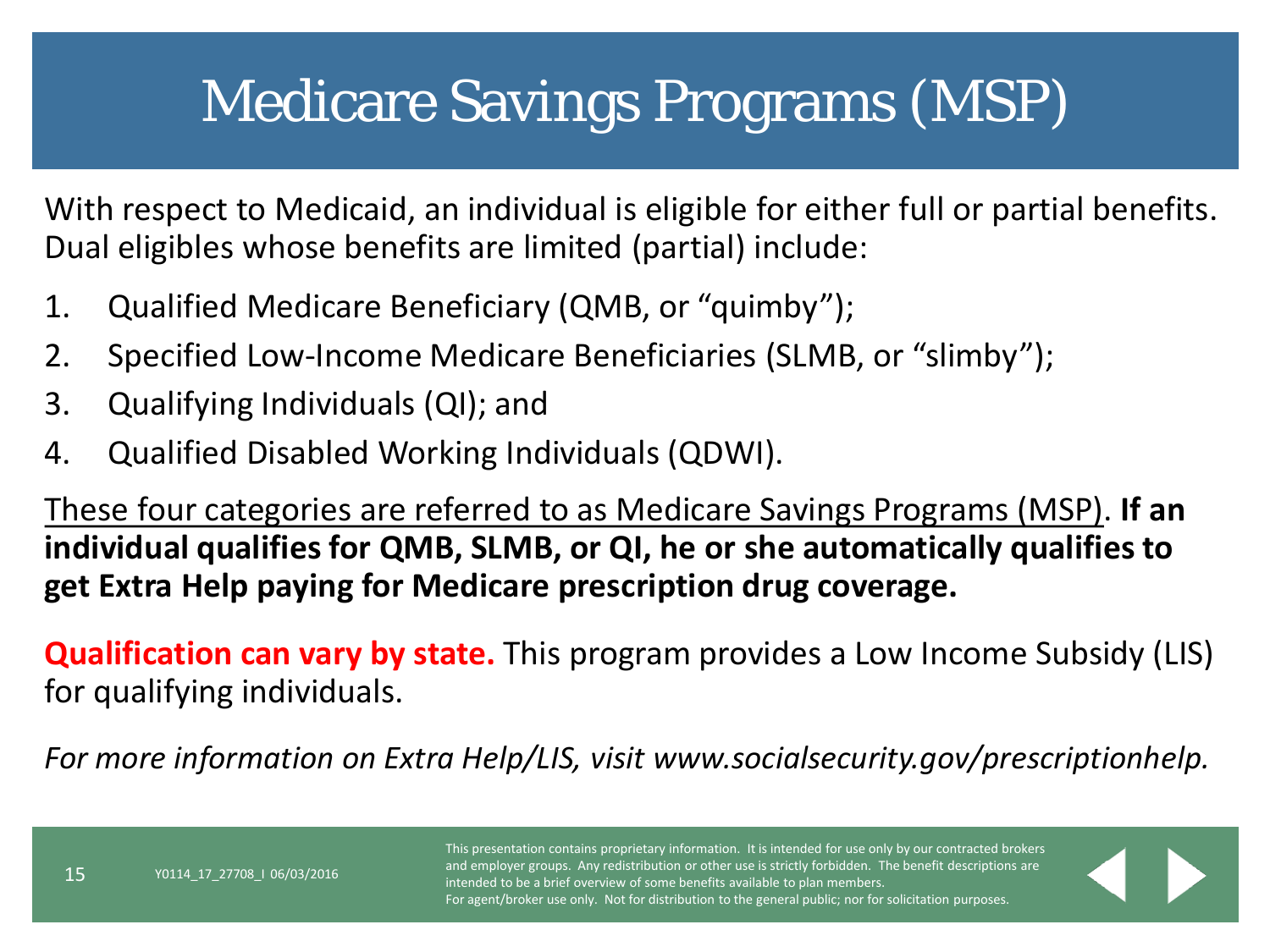#### Medicare Savings Programs (cont.)



Those eligible for full Medicaid benefits are called Full Benefit Dual Eligible (FBDE). At times, individuals may qualify for both limited coverage of Medicare cost-sharing as well as full Medicaid benefits.

Remember "Quimby" and "Slimby"? Each of those Medicare Savings Programs (MSP) has a second level of benefit coverage: QMB Plus (QMB+) and SLMB Plus (SLMB+).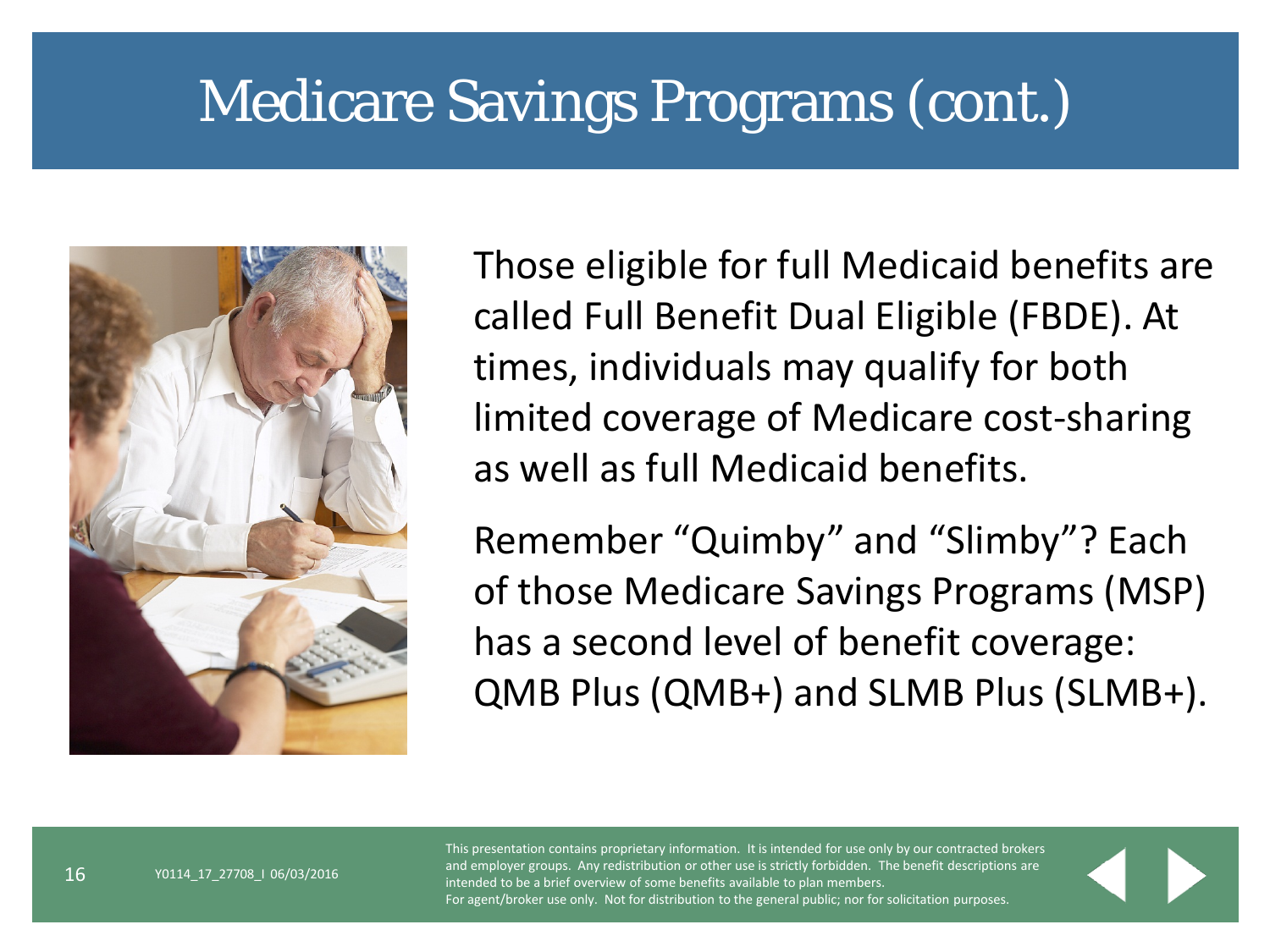#### Medicare Savings Program – Eligibility

- **QMB+** An individual entitled to Medicare Part A, with income of 100% Federal Poverty Level (FPL) or less and resources that do not exceed the limit for MSP eligibility, and who is eligible for full Medicaid benefits.
- **QMB** An individual entitled to Medicare Part A, with an income of 100% FPL or less and resources that do not exceed the limit for MSP eligibility, and who is not otherwise eligible for full Medicaid benefits through the State.
- **SLMB+** An individual entitled to Medicare Part A, with an income that exceeds 100% FPL but less than 120% FPL, with resources that do not exceed the limit for MSP eligibility, and who also meets the criteria for full State Medicaid benefits.
- **SLMB** An individual entitled to Medicare Part A, with an income that exceeds 100% FPL but less than 120% FPL, with resources that do not exceed the limit for MSP eligibility, and who is not otherwise eligible for Medicaid.

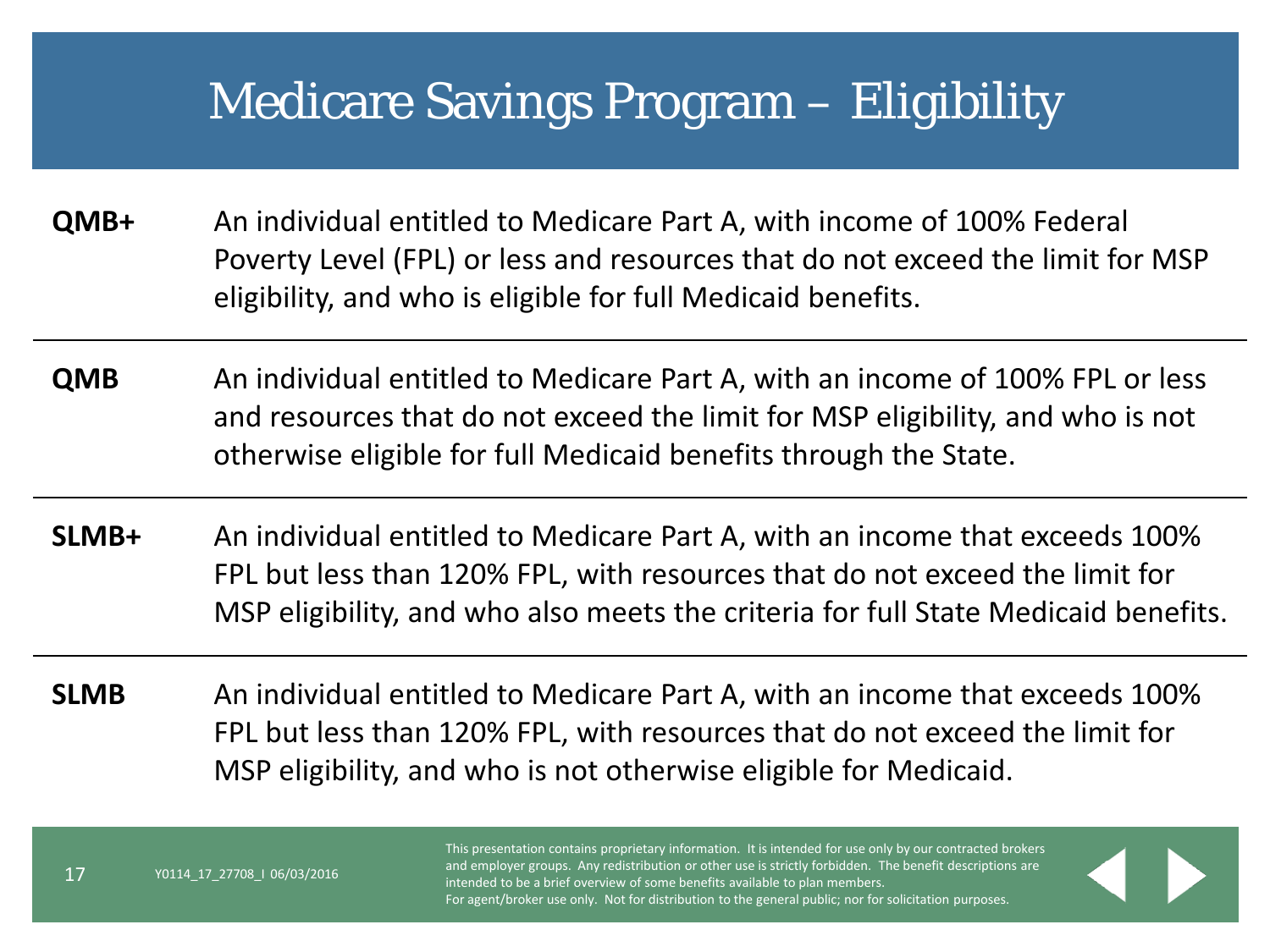#### Medicare Savings Program – Eligibility

**Other Full Benefit Dual Eligible (FBDE)** An individual who does not meet the income or resource criteria for QMB or SLMB, but is eligible for Medicaid either categorically or through optional coverage groups based on Medically Needy status, special income levels for institutionalized individuals, or home and communitybased waivers

**QI** An individual entitled to Medicare Part A, with an income at least 120% FPL but less than 135% FPL, and resources that do not exceed the limit for MSP eligibility, and who is not otherwise eligible for Medicaid benefits.

**QDWI** An individual who has lost Medicare Part A benefits due to a return to work, but is eligible to enroll in and purchase Medicare Part A. The individual's income may not exceed 200% FPL and resources may not exceed the limit for MSP eligibility. The individual may not be otherwise eligible for Medicaid.

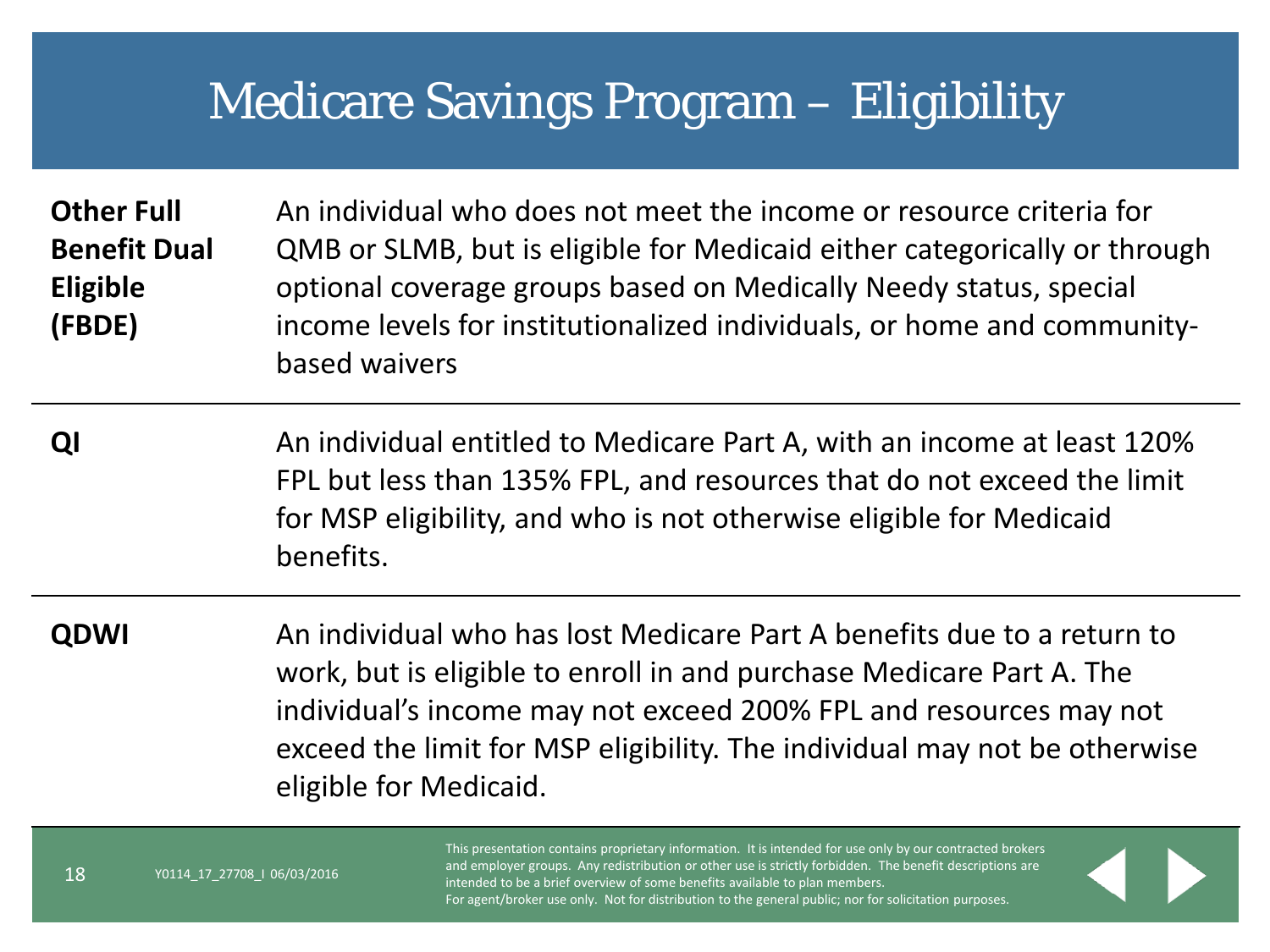#### Medicare Savings Programs (MSP) Eligibility Overview

**NOTE:** Only Eligibility options in **RED** pertain to our plans. *SLMB+ is only available in some states.*

| <b>Beneficiary</b><br><b>Group</b> | <b>Income Criteria</b>     | <b>Resource Limit</b><br><b>Criteria</b> | <b>Medicare Part A</b><br><b>Criteria</b>         | <b>Other</b>                                                        |  |  |
|------------------------------------|----------------------------|------------------------------------------|---------------------------------------------------|---------------------------------------------------------------------|--|--|
| <b>FBDE</b>                        | N/A                        | N/A                                      | N/A                                               | Does not meet the income or<br>resources criteria for a QMB or SLMB |  |  |
| QMB+                               | $$≤ 100%$ FPL              | \$7,280/Individual<br>or \$10,930/Couple | $\sqrt{ }$                                        | Eligible for full Medicaid                                          |  |  |
| <b>QMB Only</b>                    | $$ \leq 100\%$ FPL         | \$7,280/Individual<br>or \$10,930/Couple | $\sqrt{ }$                                        | N/A                                                                 |  |  |
| SLMB+                              | $100\% > $ < 120\%$ FPL    | \$7,280/Individual<br>or \$10,930/Couple | $\sqrt{ }$                                        | Eligible for full Medicaid                                          |  |  |
| <b>SLMB Only</b>                   | $100\% > $ < 120\%$ FPL    | \$7,280/Individual<br>or \$10,930/Couple | $\sqrt{ }$                                        | N/A                                                                 |  |  |
| QI                                 | $120\% \geq $ < 135\%$ FPL | \$7,280/Individual<br>or \$10,930/Couple | $\sqrt{ }$                                        | N/A                                                                 |  |  |
| <b>QDWI</b>                        | $$ \leq 200\%$ FPL         | \$4,000/Individual<br>or \$6,000/Couple  | Lost benefits due<br>to returning to<br>work, but | N/A                                                                 |  |  |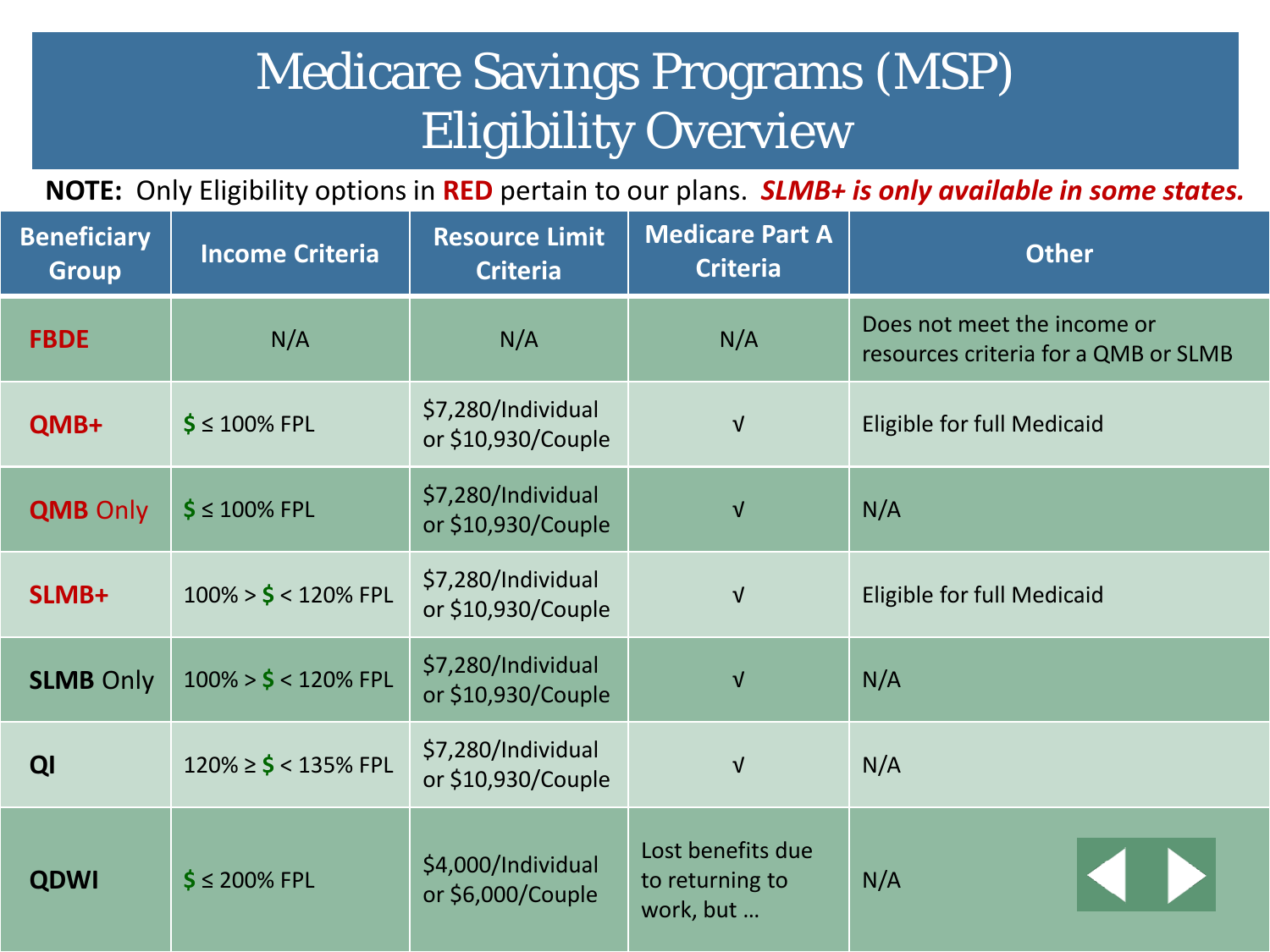#### Medicare Savings Program – Benefits

- **QMB+** Medicaid pays their Medicare Part A premiums, if any, Medicare Part B premiums, Medicare deductibles and coinsurance, and provides full Medicaid benefits to the extent consistent with the State Plan. These individuals often qualify for full Medicaid benefits by meeting Medically Needy standards, or by spending down excess income to the Medically Needy level. Medicaid does not pay towards the deductible, premium, coinsurance, or copayments for Medicare Part D prescription drug coverage.
- **QMB** Medicaid pays their Medicare Part A premiums, if any, Medicare Part B premiums, and Medicare deductibles and coinsurance for Medicare services provided by Medicare providers to the extent consistent with the Medicaid State Plan. Medicaid does not pay towards out-of-pocket (OOP) costs for the deductible, premium, coinsurance, or copayments for Medicare Part D prescription drug coverage.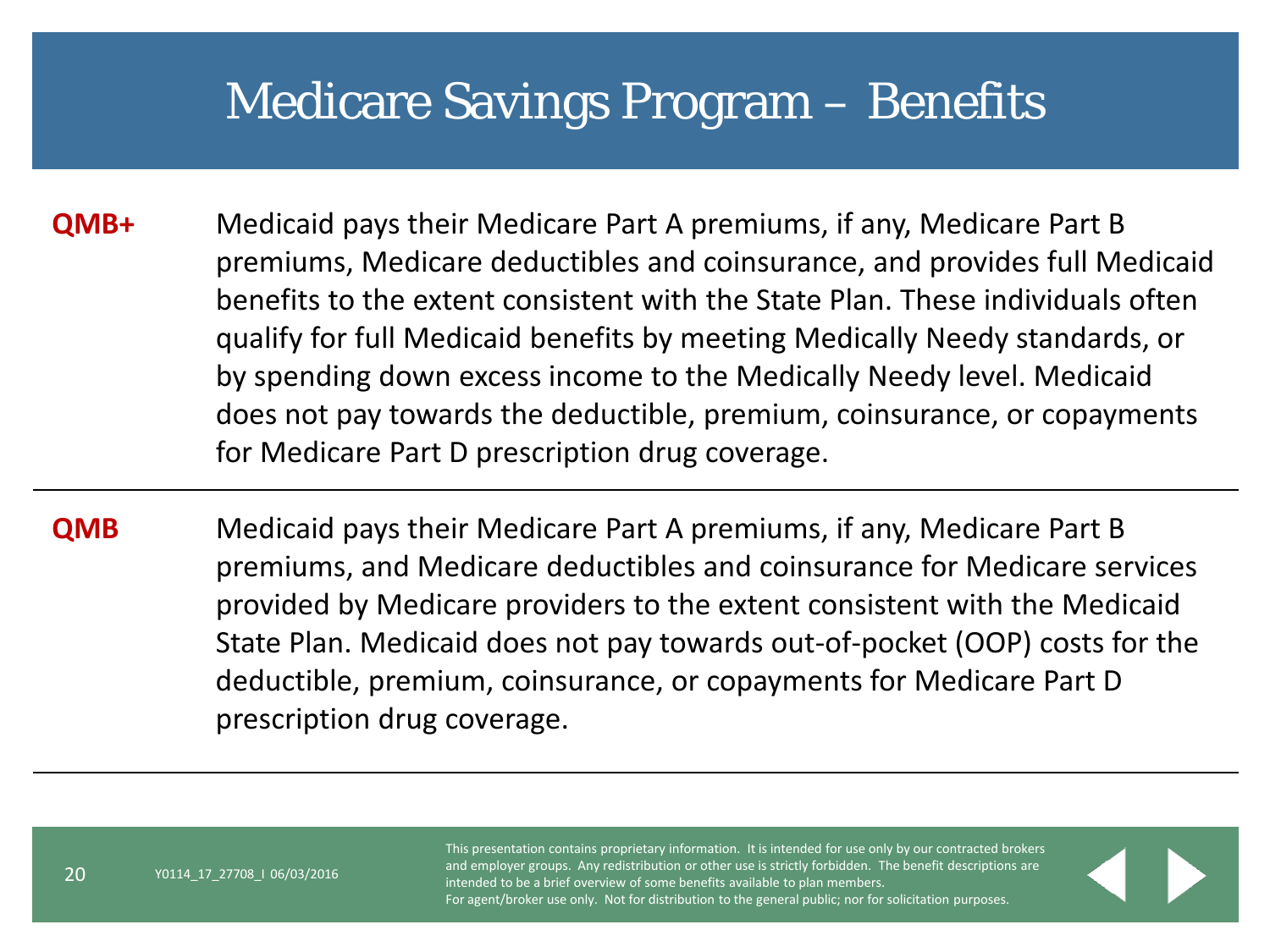#### Medicare Savings Program – Benefits (cont.)

**SLMB+** The individuals are entitled to payment of the Medicare Part B premium, in addition to full State Medicaid benefits. These individuals often qualify for Medicaid by meeting Medically Needy standards or by spending down excess income to the Medically Needy level. Medicaid does not pay towards OOP costs for the deductible, premium, coinsurance, or copayments for Medicare Part D prescription drug coverage.

**SLMB** These individuals are eligible for Medicaid payment of the Medicare Part B premium only. They do not qualify for any additional Medicaid benefits. Medicaid does not pay towards OOP costs for the deductible, premium, coinsurance, or copayments for Medicare Part D prescription drug coverage.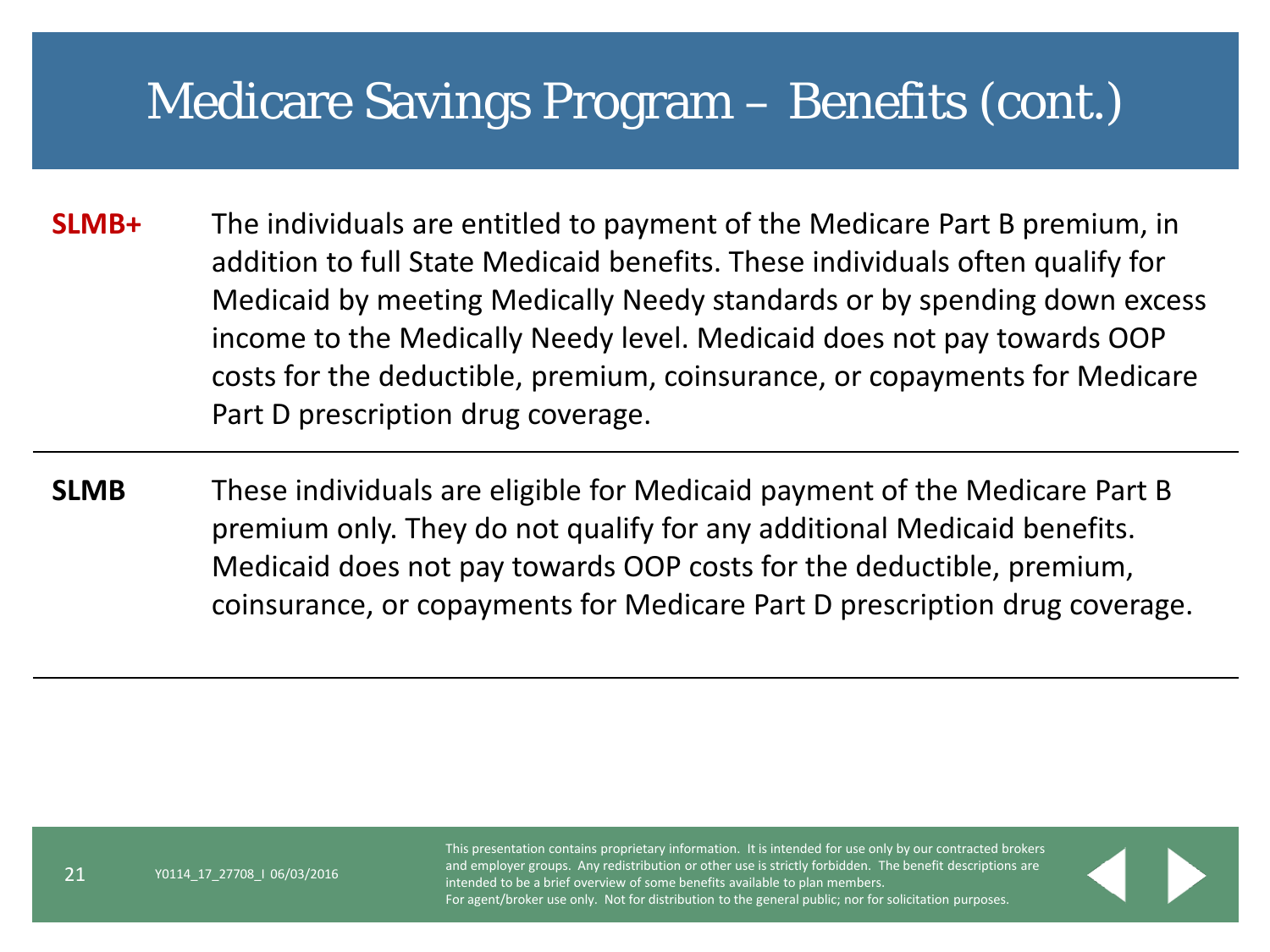#### Medicare Savings Program – Benefits (cont.)

- **QI** This individual is eligible for Medicaid payment of the Medicare Part B premium. Medicaid does not pay towards OOP costs for the deductible, premium, coinsurance, or copayments for Medicare Part D prescription drug coverage.
- **QDWI** These individuals are eligible for Medicaid payment of the Part A premium only. Medicaid does not pay towards OOP costs for the deductible, premium, coinsurance, or copayments for Medicare Part D prescription drug coverage.

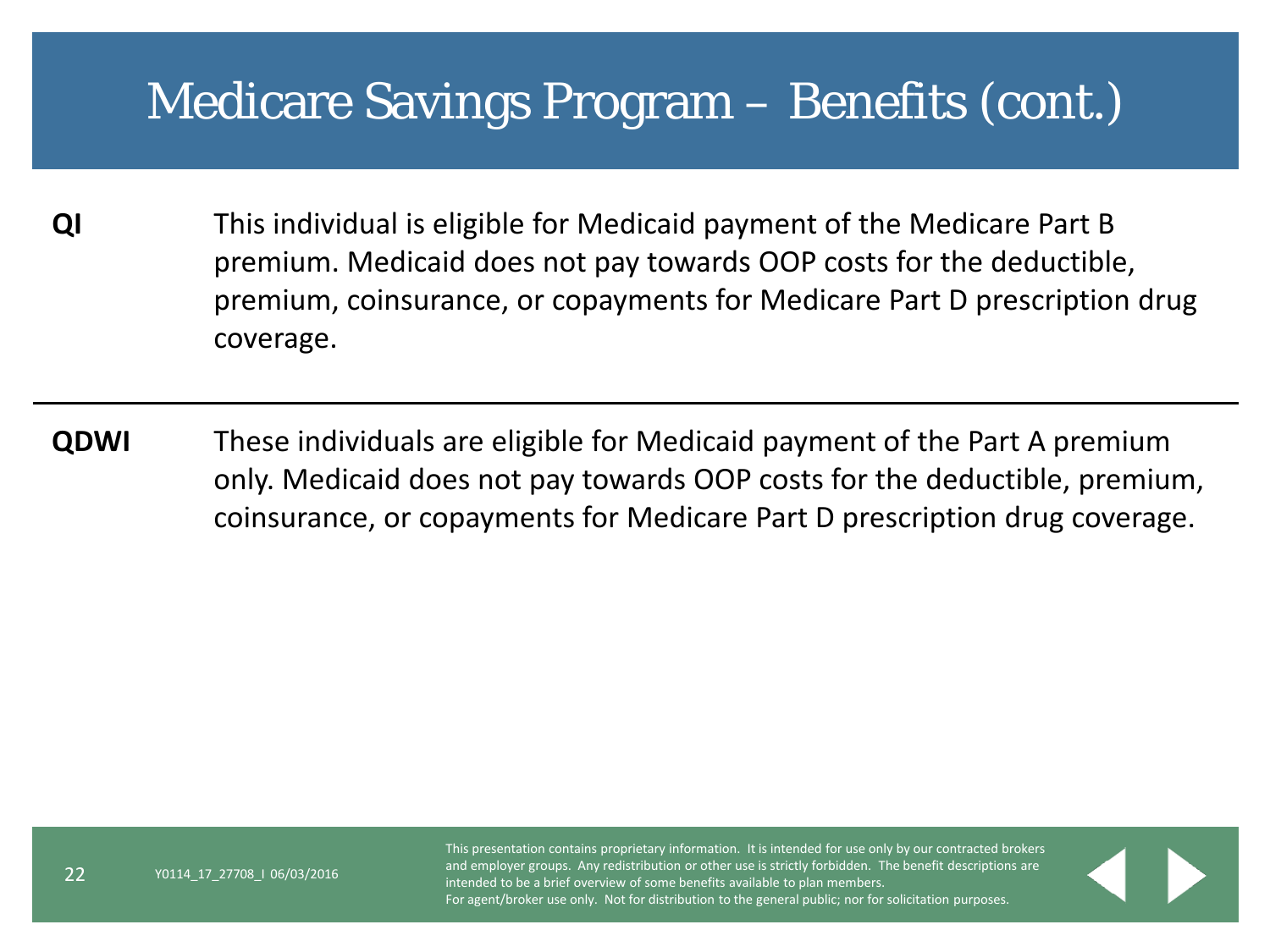#### Medicare Savings Program – Benefits Grid

|                                         | <b>QMB</b> | QMB+ | <b>SLMB</b> | SLMB+ | QI | <b>QDWI</b> |
|-----------------------------------------|------------|------|-------------|-------|----|-------------|
| Part A Premium                          | ᄾ          | ᄾ    |             |       |    |             |
| Part B Premium                          |            |      |             | ٦     |    |             |
| Deductibles &<br>Coinsurance            |            | へ    |             |       |    |             |
| <b>Full Medicaid</b><br><b>Benefits</b> |            |      |             | ่า    |    |             |
| <b>OOP Rx Costs</b>                     |            |      |             |       |    |             |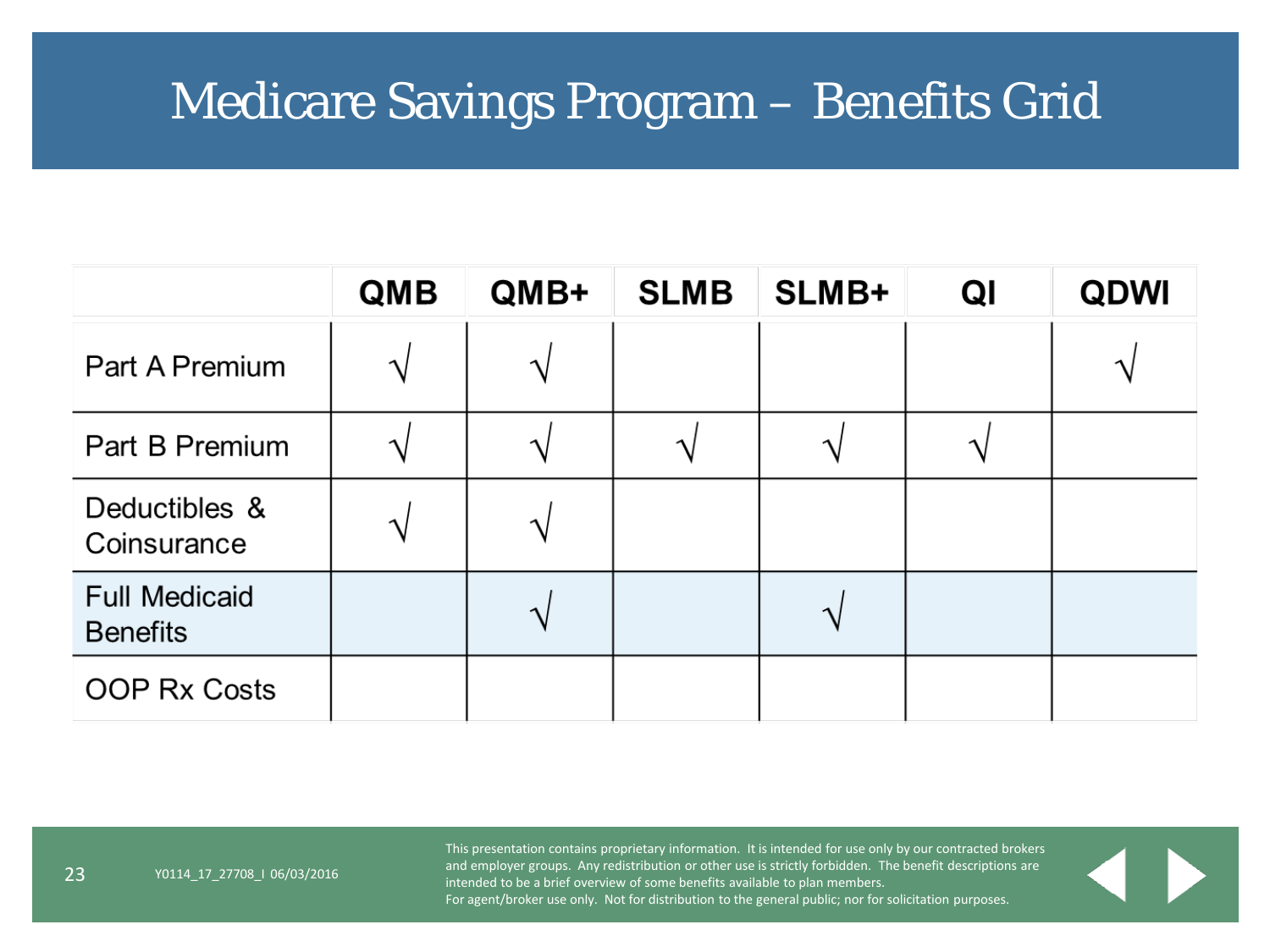

**All Dual**

**Full Benefit**

**Medicare Zero Cost Sharing**

**Dual Eligible Subset – Zero Cost Share**

**Dual Eligible Subset**

Y0114\_17\_27708\_I 06/03/2016

Although D-SNPs are available to beneficiaries in all Medicaid eligibility categories, D-SNPs may further restrict enrollment to beneficiaries that belong to certain Medicaid eligibility categories. **CMS divides D-SNPs into the following five categories**, according to the types of beneficiaries that the SNP enrolls.

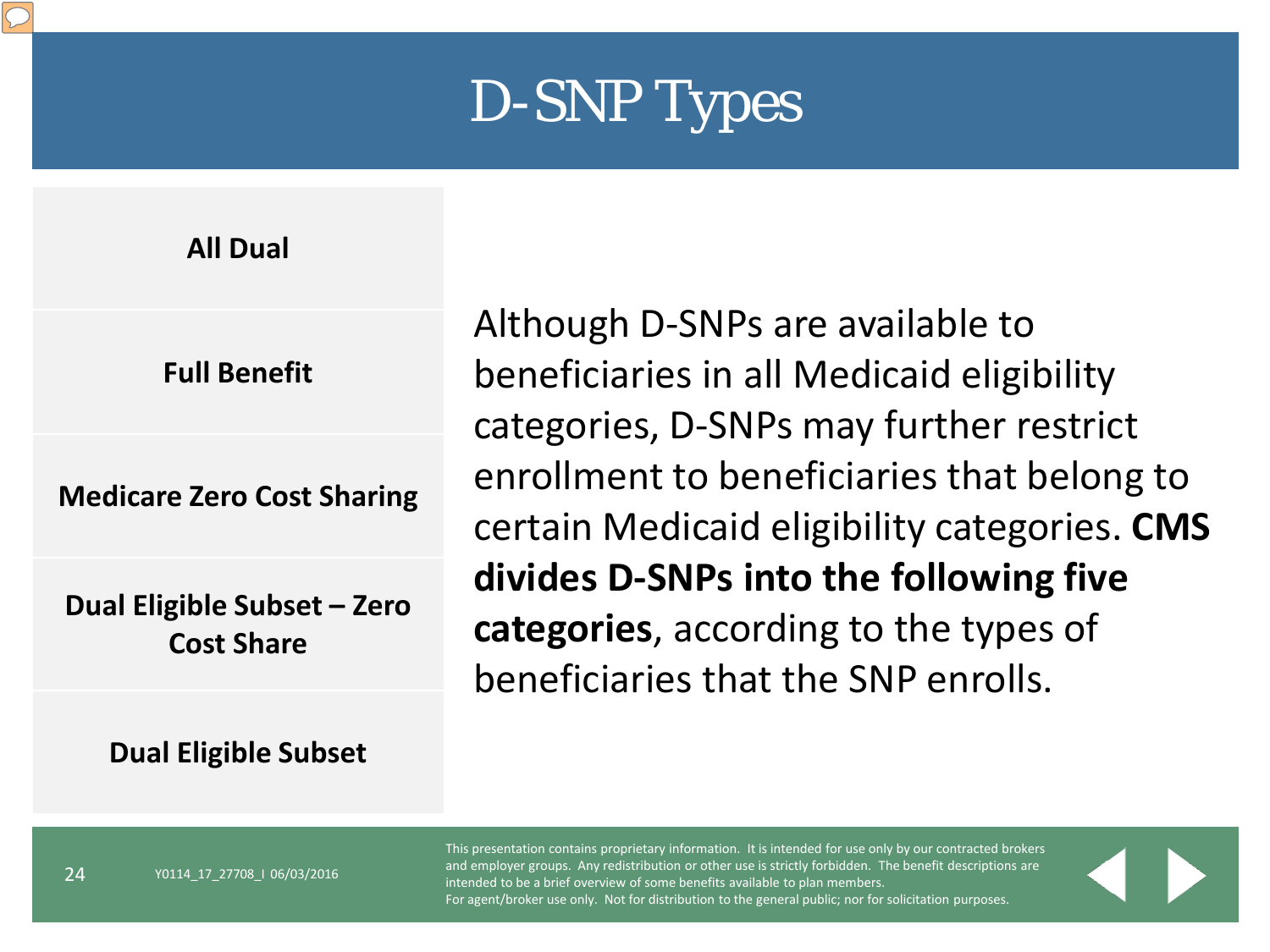**All Dual**

**Medicare Zero Cost Sharing**

**Dual Eligible Subset – Zero Cost Share**

**Dual Eligible Subset**

An All Dual D-SNP enrolls beneficiaries who are eligible for Medicare Advantage and who are entitled to Medicaid assistance under a State/Territorial plan. An All Dual D-SNP **must enroll all categories of dual eligible individuals**, including those with comprehensive Medicaid benefits as well as those with more limited cost-sharing such as QMBs, SLMBs, and QIs.

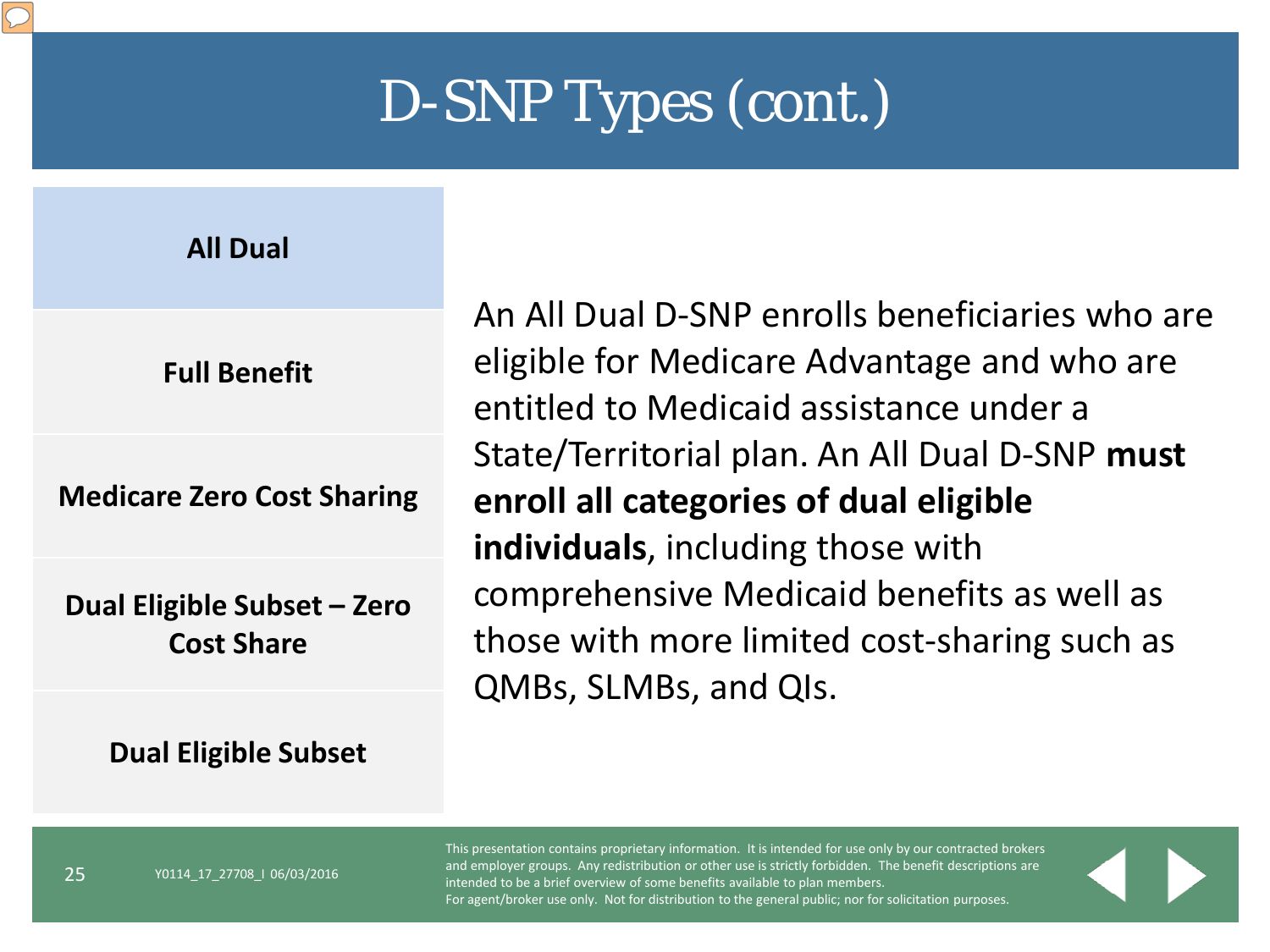| <b>All Dual</b>                                  | I |
|--------------------------------------------------|---|
| <b>Full Benefit</b>                              |   |
| <b>Medicare Zero Cost Sharing</b>                |   |
| Dual Eligible Subset – Zero<br><b>Cost Share</b> |   |
| <b>Dual Eligible Subset</b>                      |   |

Y0114\_17\_27708\_I 06/03/2016

A Full Benefit D-SNP enrolls individuals who are eligible for:

- 1. Medical assistance for full Medicaid benefits for the month under any eligibility category covered under the State plan or comprehensive benefits under a demonstration under section 1115 of the Act; or
- 2. Medical assistance under section 1902(a)(10)(C) of the Act (Medically Needy) or section 1902(f) of the Act (States that use more restrictive eligibility criteria than are used by the SSI program) for any month if the individual was eligible for medical assistance in any part of the month.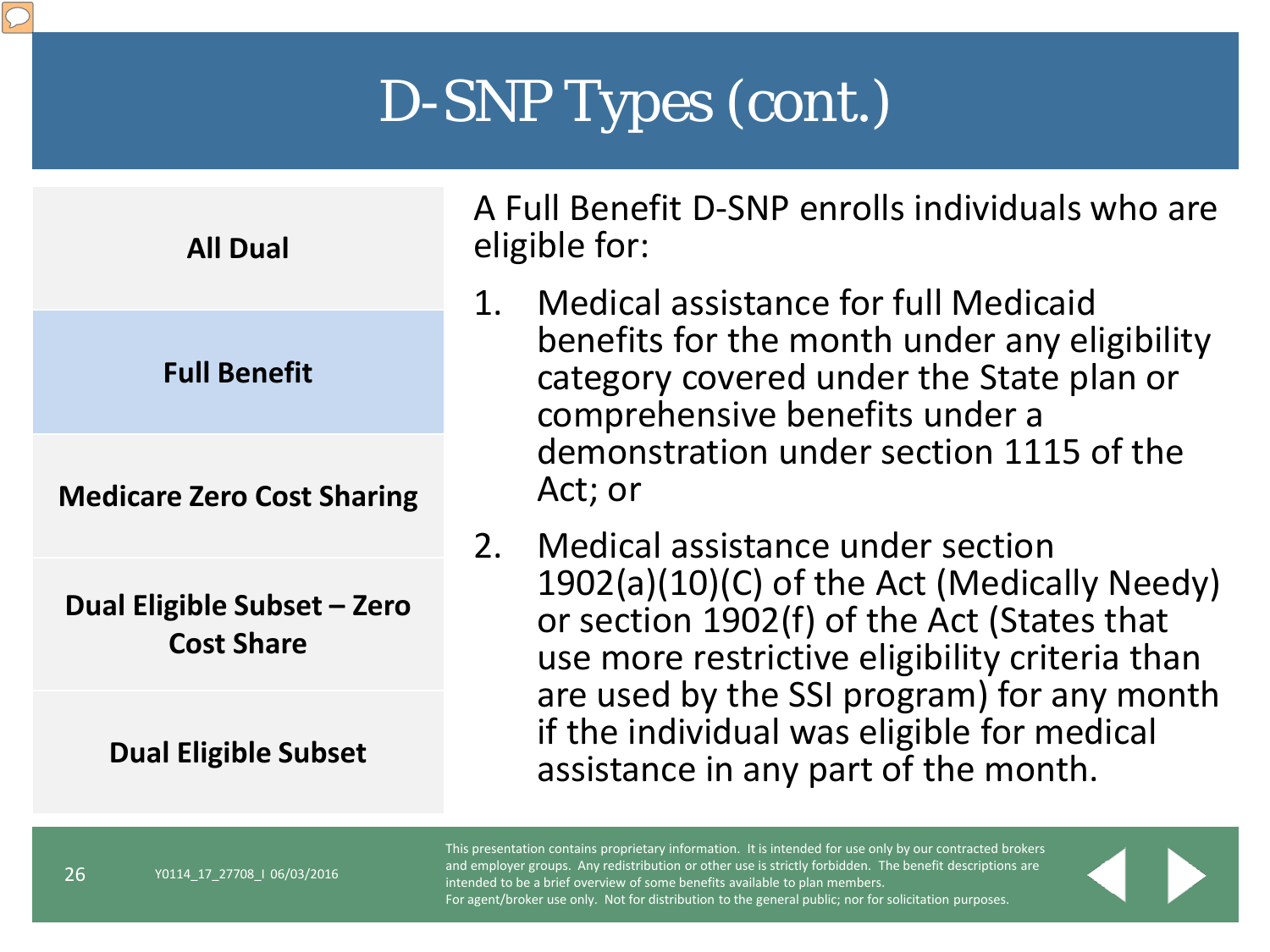**All Dual**

**Full Benefit**

**Medicare Zero Cost Sharing**

**Dual Eligible Subset – Zero Cost Share**

#### **Dual Eligible Subset**

This type of D-SNP **limits enrollment to QMBs only and QMBs with comprehensive Medicaid benefits** (QMB+)—the two categories of dual eligible beneficiaries who are not financially responsible for cost-sharing for Medicare Parts A or B. Because QMB-only individuals are not entitled to full Medicaid benefits, there may be Medicaid cost-sharing required.

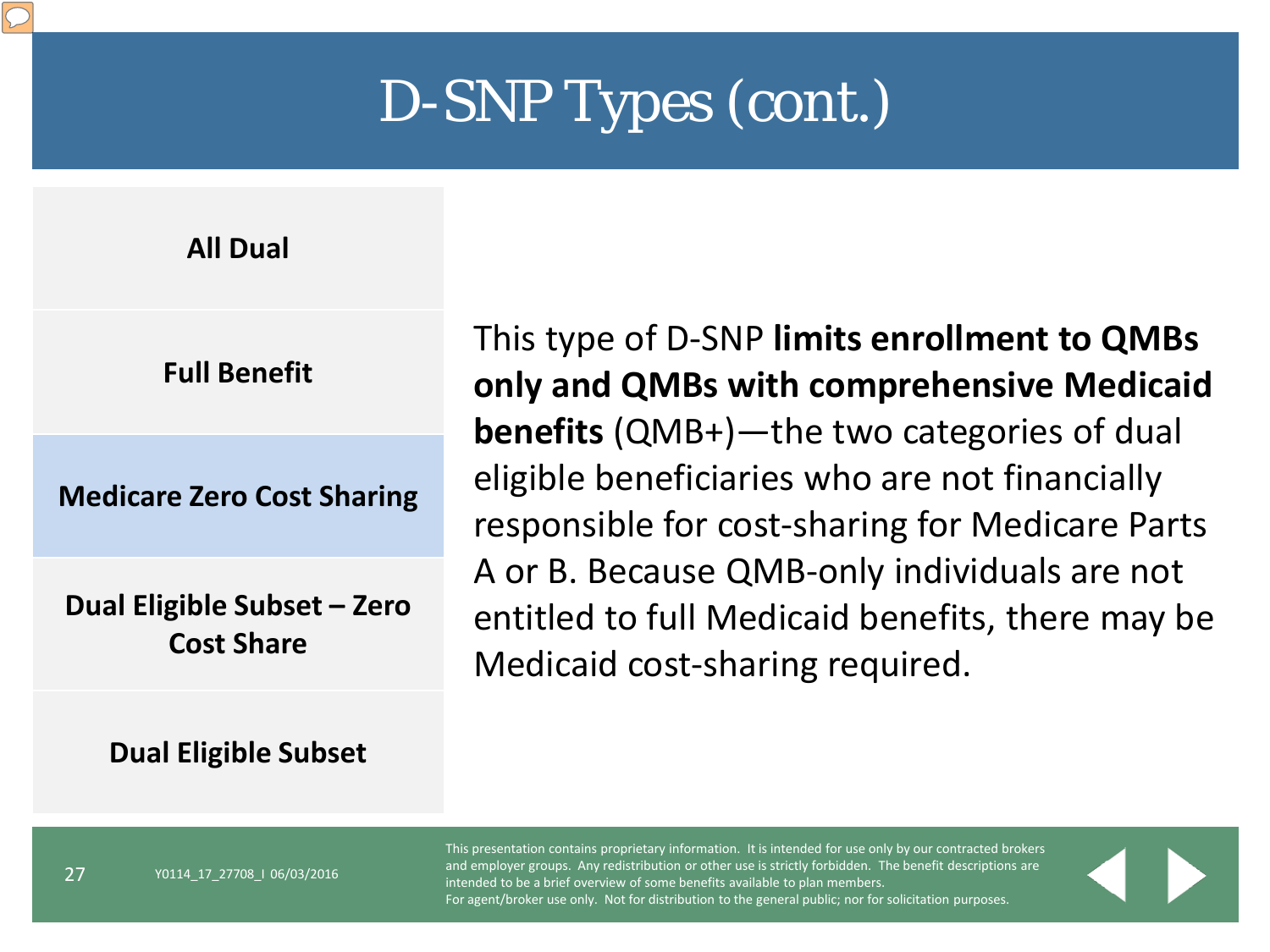**All Dual**

#### **Full Benefit**

**Medicare Zero Cost Sharing**

**Dual Eligible Subset – Zero Cost Share**

#### Dual Eligible Subset – Zero Cost Share enrolls individuals other than just QMB and QMB+ for whom the state pays Medicare cost-sharing.

**Dual Eligible Subset**

Y0114\_17\_27708\_I 06/03/2016

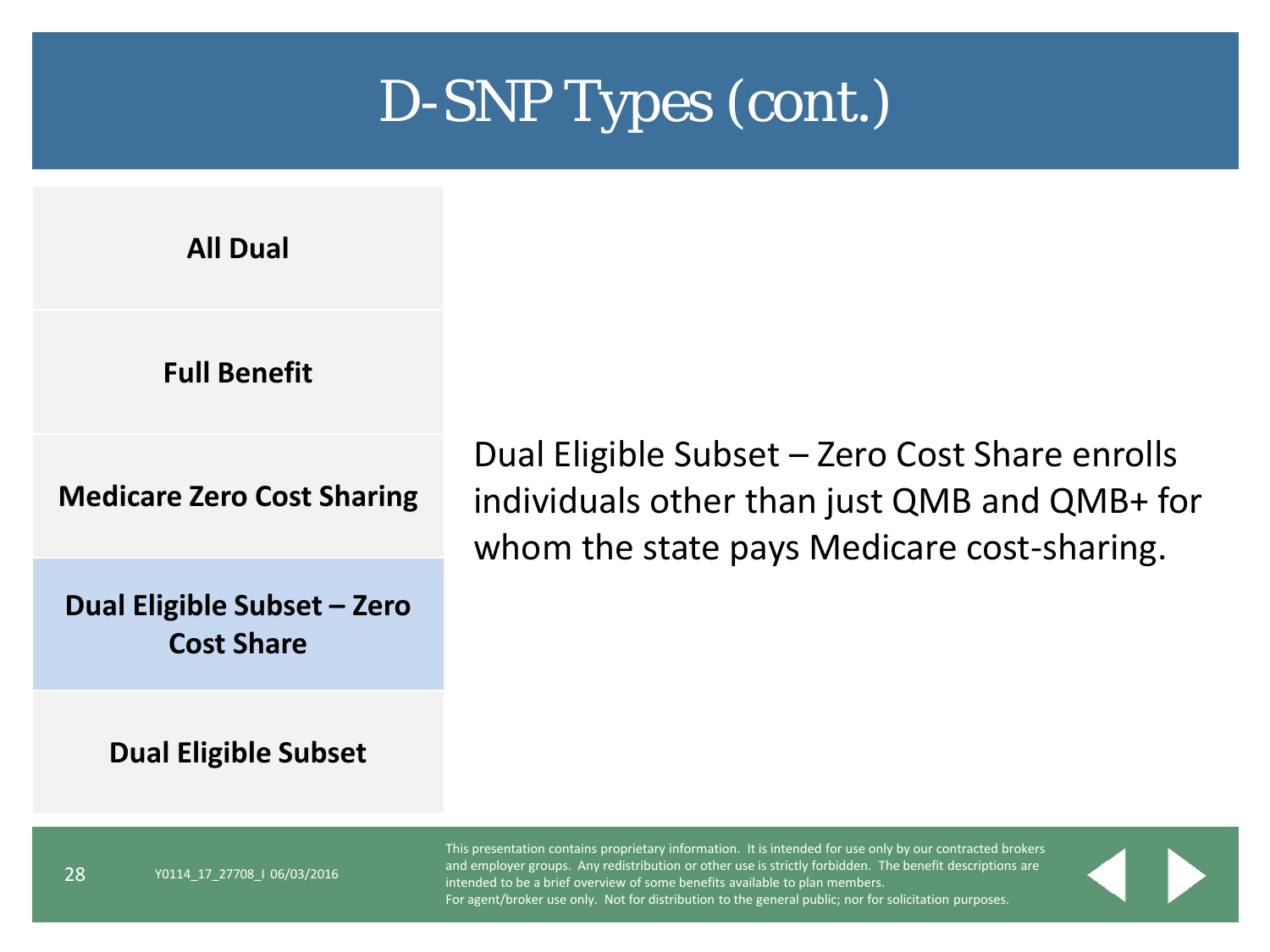**All Dual**

**Full Benefit**

**Medicare Zero Cost Sharing**

**Dual Eligible Subset – Zero Cost Share**

**Dual Eligible Subset**

Y0114\_17\_27708\_I 06/03/2016

MA organizations that offer D-SNPs may exclude specific groups of dual eligibles based on the MA organization's coordination efforts with State Medicaid agencies. CMS reviews and approves requests for coverage of dual eligible subsets on a case-by-case basis.

To the extent a State Medicaid agency excludes specific groups of dual eligibles from their Medicaid contracts or agreements, those same groups may also be excluded from enrollment in the SNP, provided that the enrollment limitations parallel the structure and care delivery patterns of the State Medicaid program.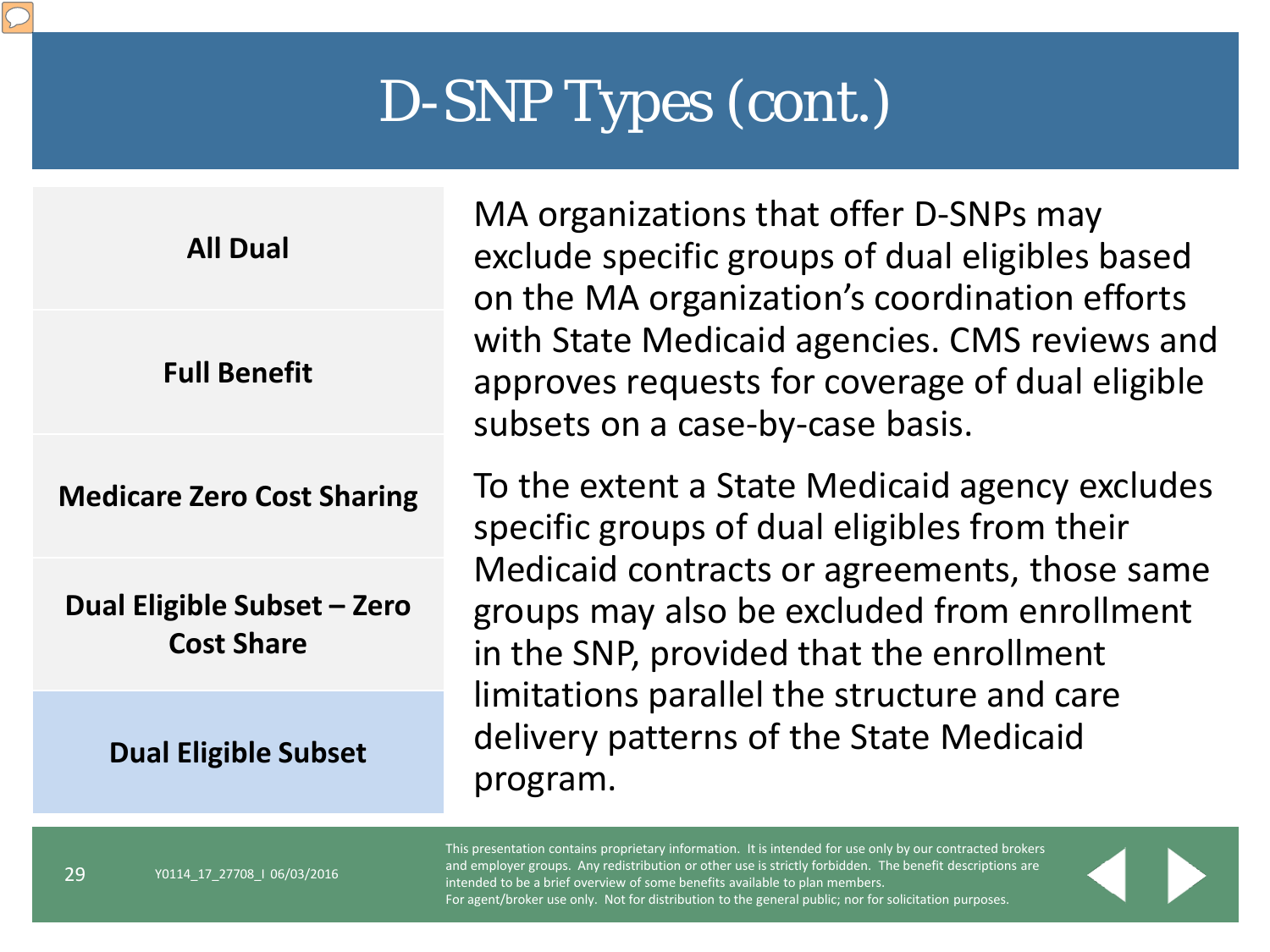**All Dual**

**Full Benefit**

**Medicare Zero Cost Sharing**

**Dual Eligible Subset – Zero Cost Share**

#### **Dual Eligible Subset**

Y0114\_17\_27708\_I 06/03/2016

**Fully Integrated Dual Eligible (FIDE)** SNPs are a CMS-approved SNPs subset that can be applied to any of the five types listed. FIDE SNPs **represent true full integration with the state** and its through the plan that a member receives all Medicaid benefits, in addition to what's offered under the plan.

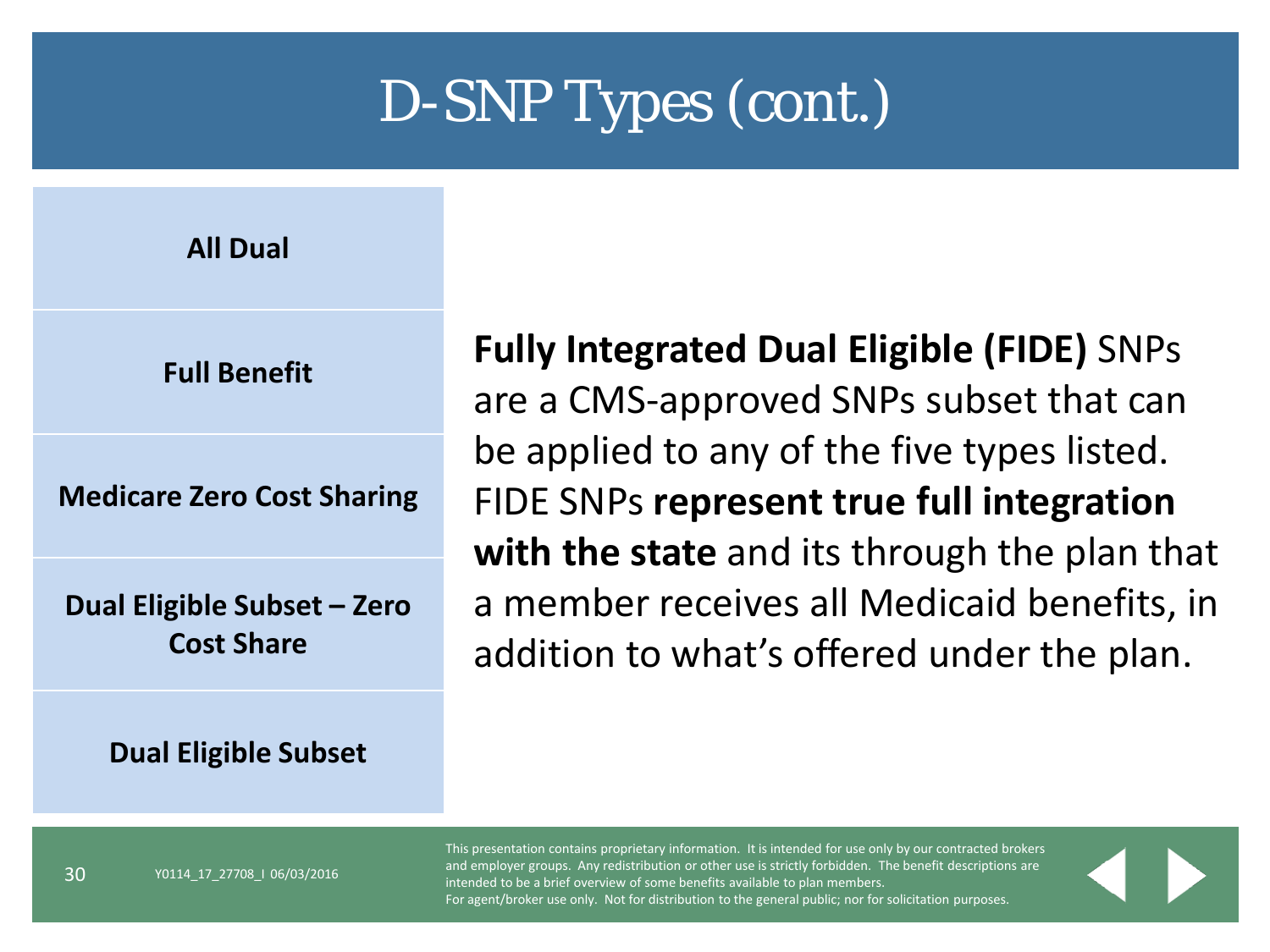## Special Election Periods (SEP) – D-SNP

#### **SEP for Dual-eligible Individuals**

There is an SEP for individuals who are entitled to Medicare Part A and Part B and receive any type of assistance from the Title XIX (Medicaid) program. This includes both "full benefit" dual eligible individuals as well as individuals often referred to as "partial duals" who receive cost sharing assistance under Medicaid (e.g. QMB-only, SLMB-only, etc.).

**This SEP begins the month the individual becomes dually-eligible and exists as long as she or he receives Medicaid benefits.** This SEP allows an individual to enroll in, or disenroll from, an MA plan. The effective date of an enrollment request made using this SEP would be the first of the month following receipt of an enrollment request. However, as described in §40.1.5, the effective date for auto-enrollments of full-benefit dual-eligible individuals may be retroactive.

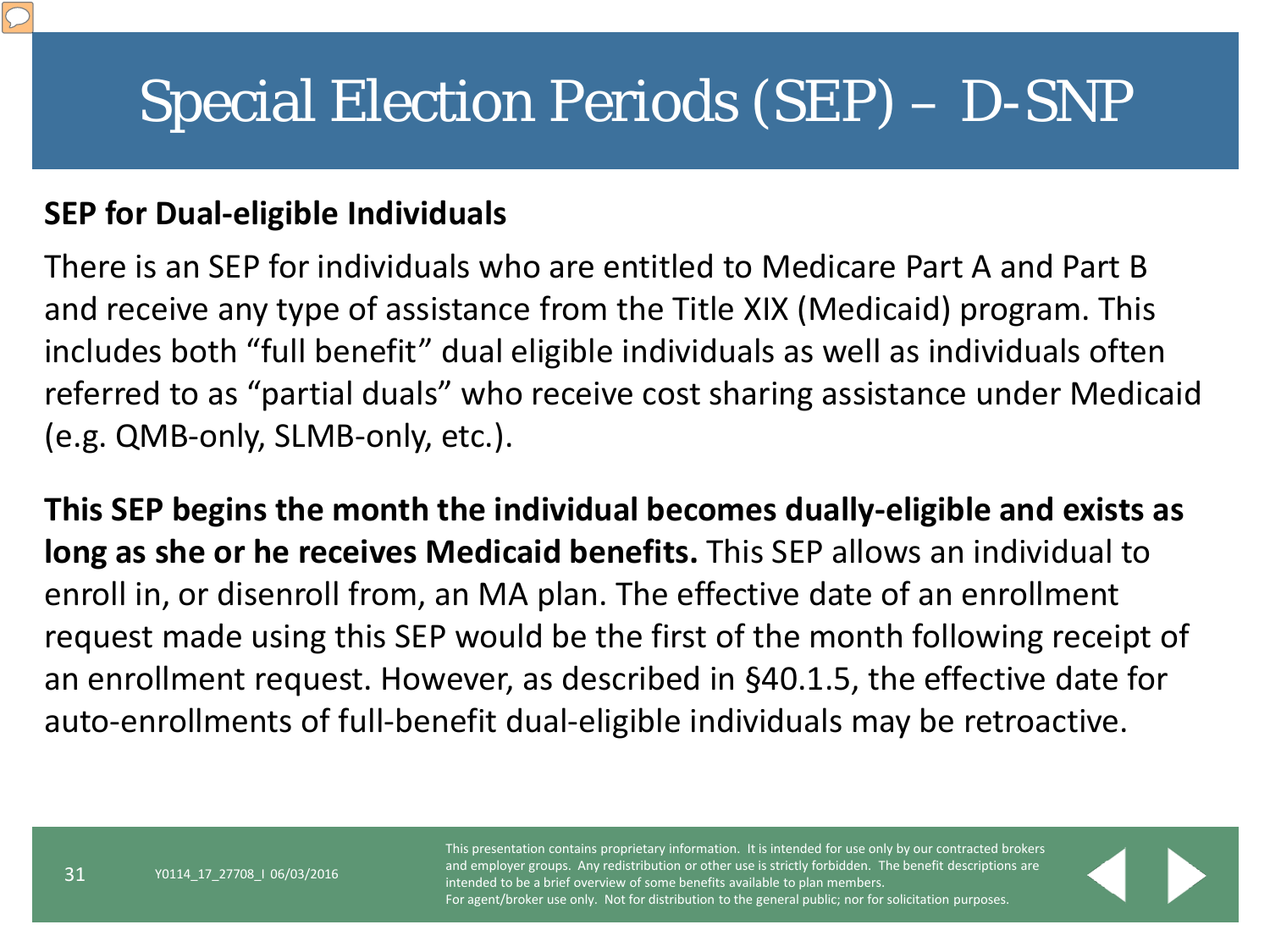# Special Election Periods (SEP) – D-SNP (cont.)

#### **Individuals Who Lose Their Dual-eligibility**

In addition, MA-eligible individuals who are no longer eligible for Title XIX (Medicaid) benefits have an SEP beginning the month they receive notice of the loss of eligibility plus two additional months to make an enrollment choice in another MA plan.

*You may consult chapter two of the Medicare Managed Care Manual for more enrollment periods and information.* 

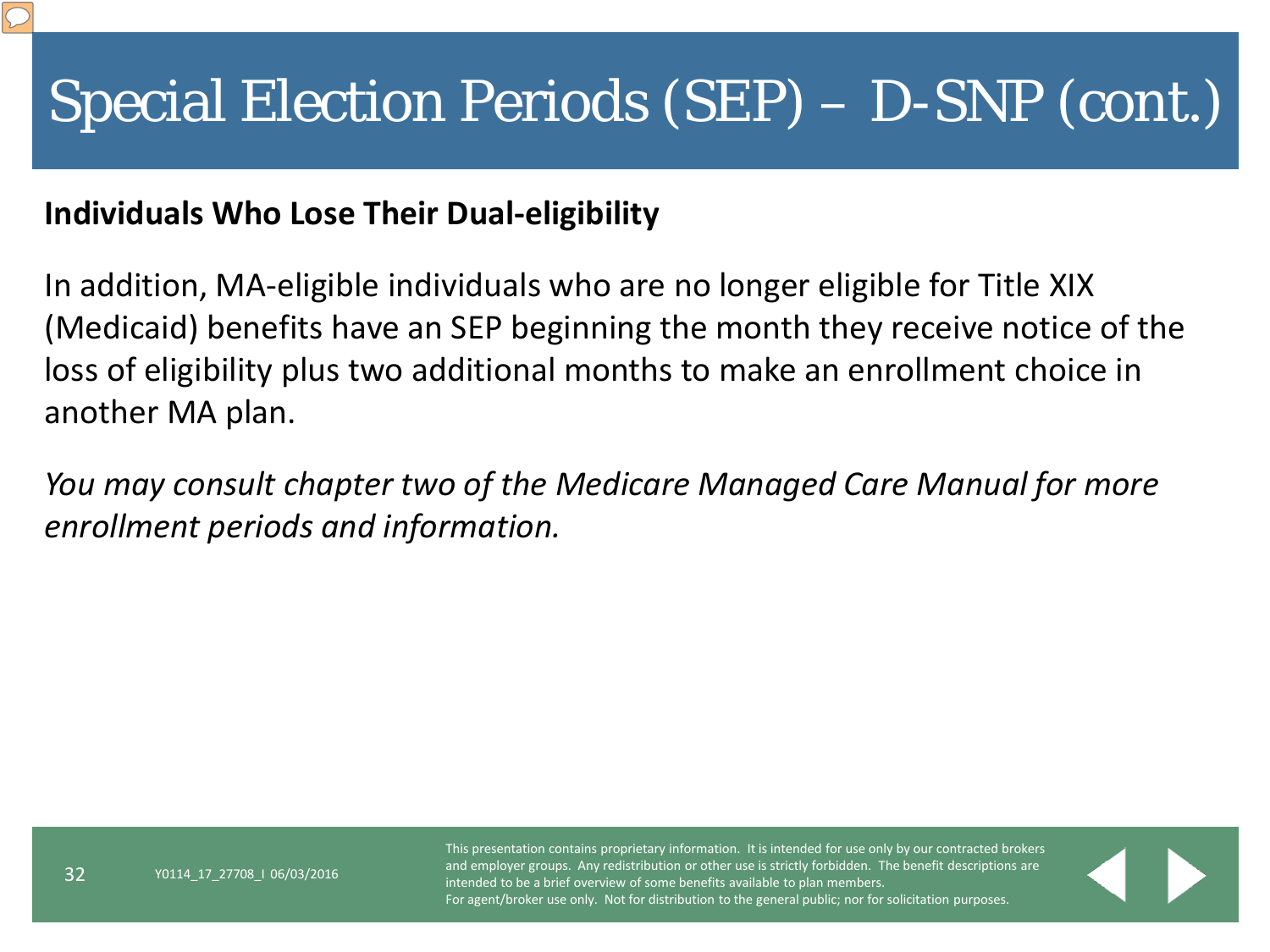#### MMP (Medicare-Medicaid Plan)

- An MMP exists as a three-way contract between CMS, the State and the Health Plan
- It includes Medicare, Medicaid, LTSS (Long-Term Services & Support) and Rx benefits in a single plan
- No cost-sharing, except LIS (Low Income Subsidy) prescription copays
- MMPs are subject to Medicare Advantage rules unless otherwise modified by the state contract
- **MMPs are not "sold"; eligible beneficiaries are enrolled (1) passively, or (2) by/through the state once qualified. They are not the same as DSNP plans.**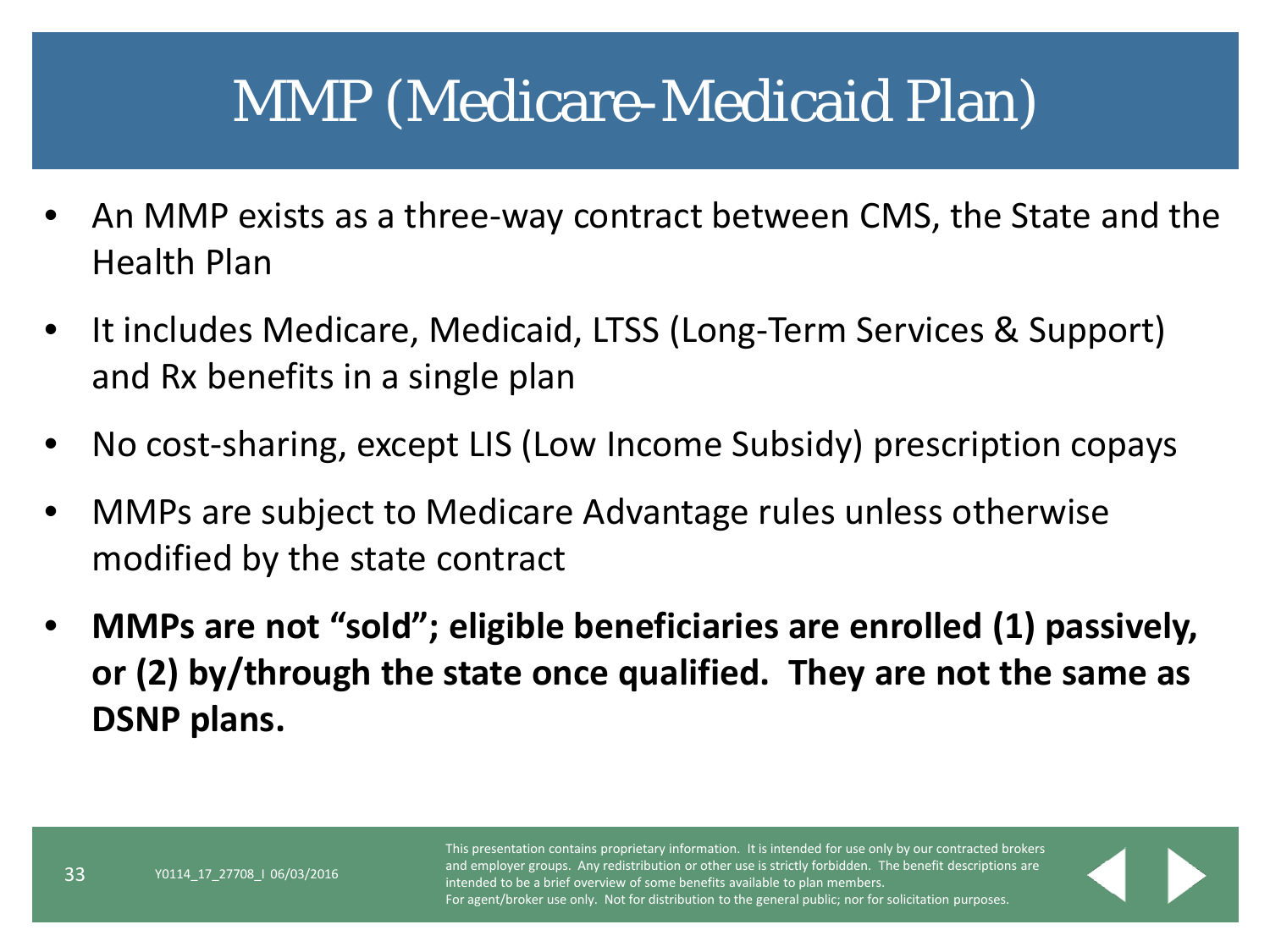## Differences between MMP and D-SNP

#### • **MMP**

- Includes Medicaid benefits by design
- Single billing process for providers
- Not offered in every state

#### • **D-SNP**

- Not required to include Medicaid benefits
- Providers may have to separately bill Medicare and the State and/or Health Plan
- Available in most states, although service areas vary by organization and plan(s)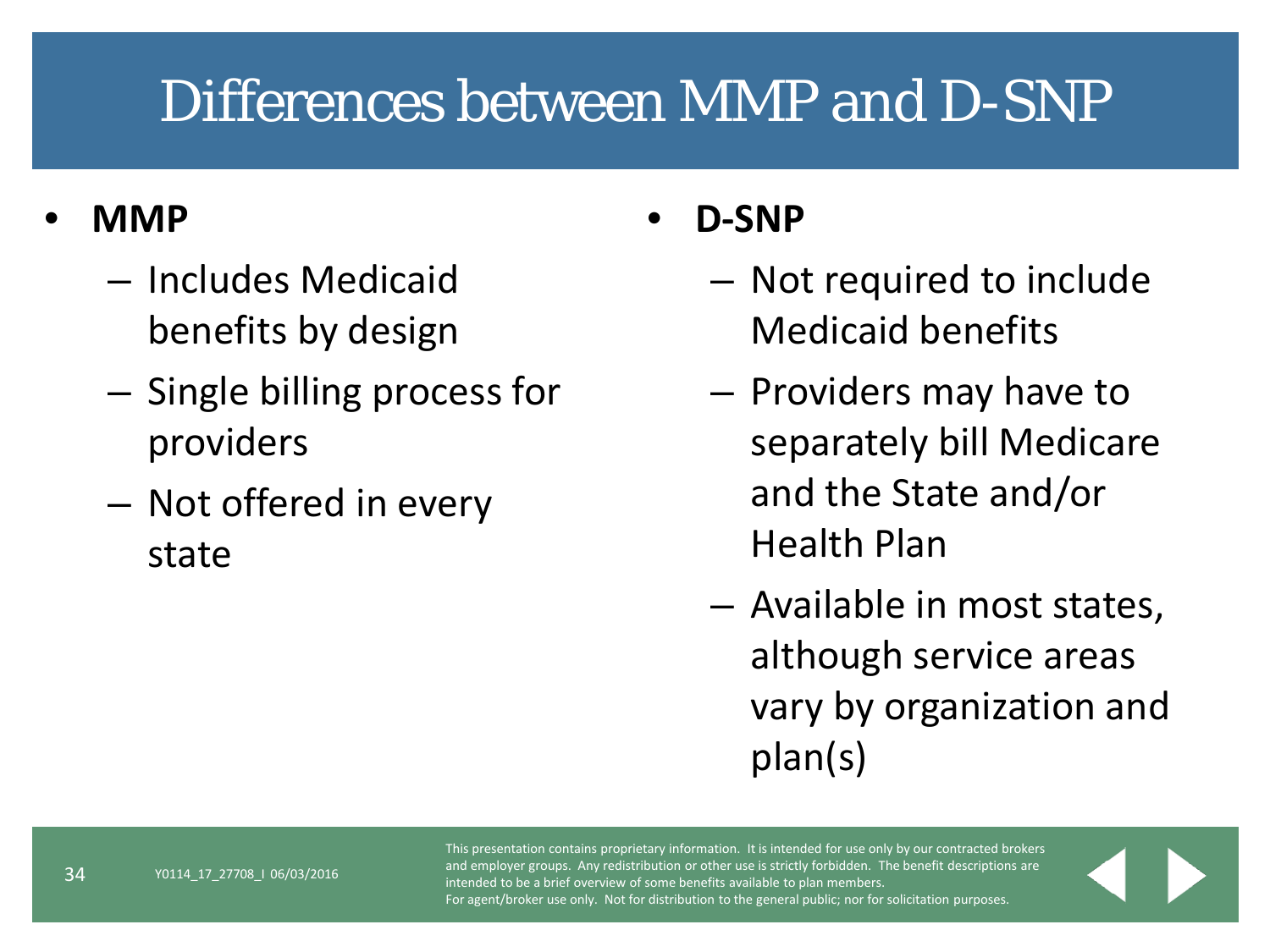#### Chronic Special Needs Plans (C-SNP)

**Approximately two-thirds of Medicare beneficiaries have multiple chronic conditions** requiring coordination of care among primary providers, medical and mental health specialists, inpatient and outpatient facilities, and extensive ancillary services related to diagnostic testing and therapeutic management.

Chronic SNPs (C-SNPs) are SNPs that **restrict enrollment to special needs individuals with specific severe or disabling chronic conditions**. Congress has the power, authority and responsibility to make changes to the list of specific conditions.

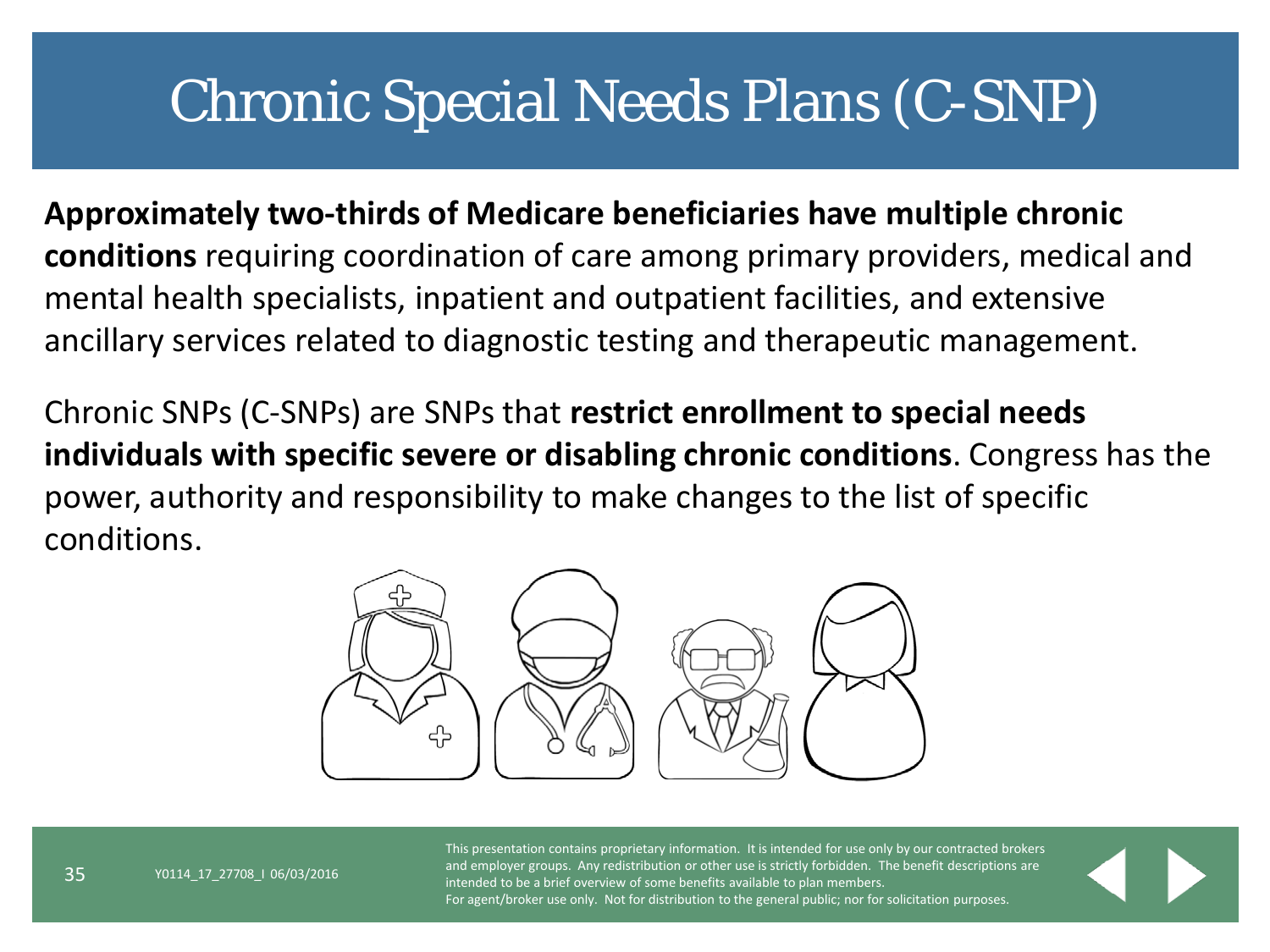# C-SNP – Conditions & Groups

There are 15 conditions currently approved for C-SNPs. The list of SNP-specific chronic conditions is not intended for purposes other than clarifying eligibility for a C-SNP. CMS will periodically re-evaluate the 15 chronic conditions as it gathers evidence on the effectiveness of care coordination through the SNP product, and as health care research demonstrates advancements in chronic condition management.

1. Diabetes mellitus

Y0114\_17\_27708\_I 06/03/2016

- 2. End-state renal disease requiring dialysis
- 3. Chronic alcohol and other drug dependence
- 4. Autoimmune disorders (Ex: Rheumatoid arthritis)
- 5. Cancer excluding pre-cancer conditions or in-situ status
- 6. Cardiovascular disorders (Ex: Coronary Artery Disease)

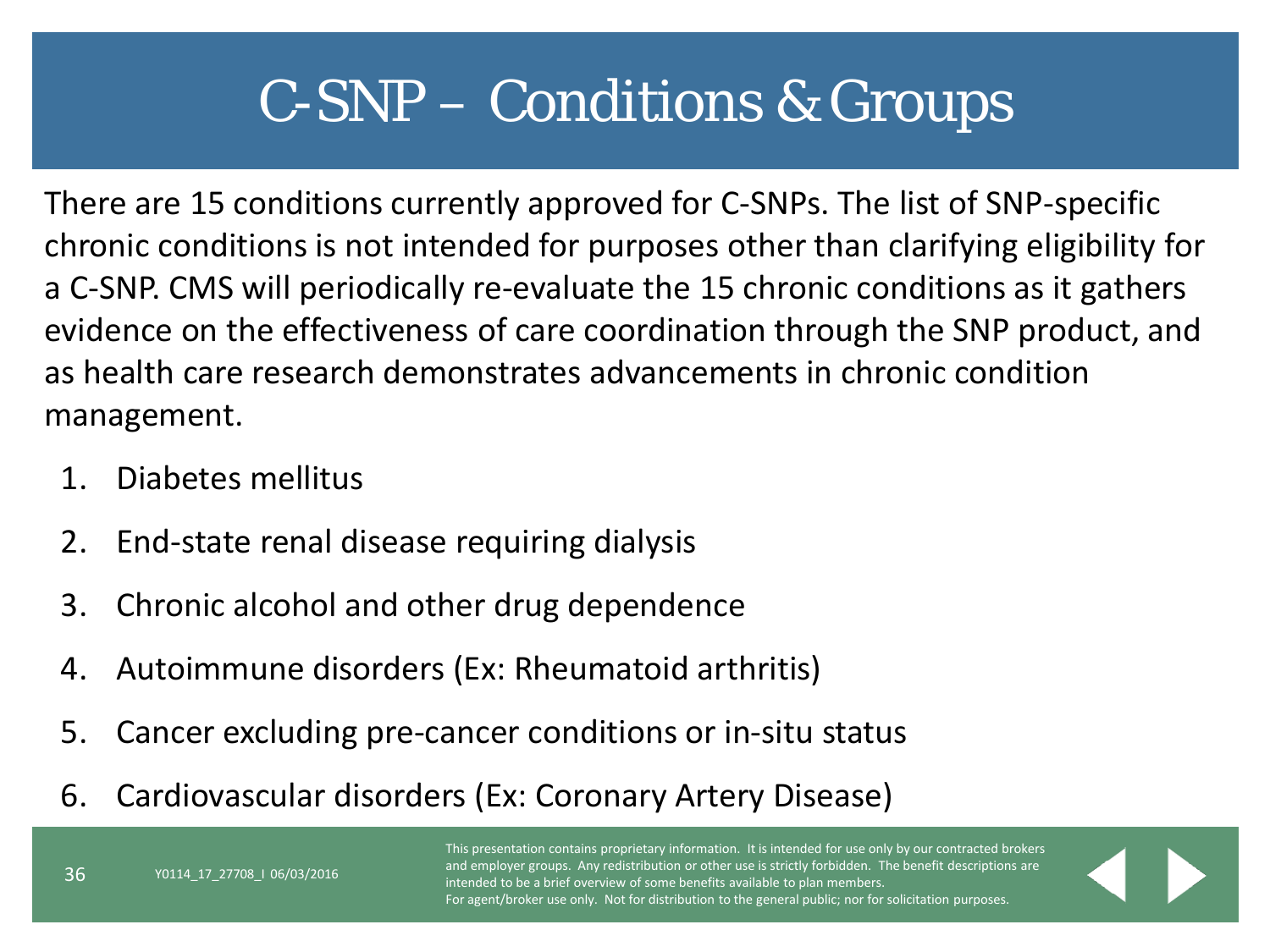#### C-SNP – Conditions & Groups (cont.)

- 7. Chronic heart failure
- 8. Dementia
- 9. End-stage liver disease
- 10. Severe hematologic disorders (Ex: Hemophilia)
- 11. HIV/AIDS
- 12. Chronic Lung disorders (Ex: Asthma)
- 13. Chronic and disabling mental health conditions (Ex: Bipolar disorder)
- 14. Neurologic disorders (Ex: Multiple sclerosis)
- 15. Stroke

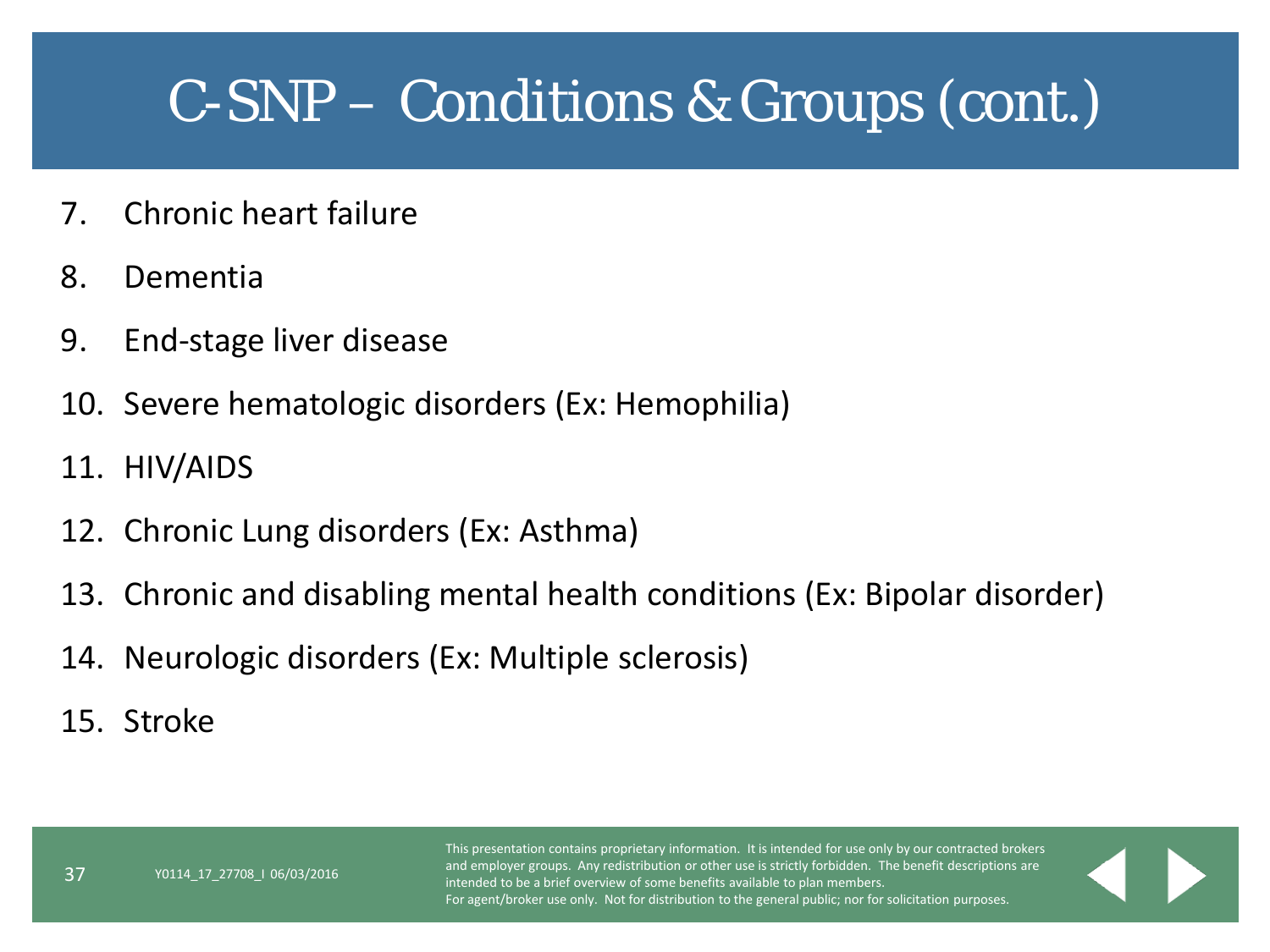## Eligibility & Enrollment

To determine eligibility for a special needs individual to enroll in a C-SNP, CMS requires that the C-SNP contact the applicant's existing provider or provider's office to verify the enrollee has the targeted condition.

Chapter 16b (Special Needs Plans) of the Medicare Managed Care Manual details how MA organizations can use a Pre-enrollment Qualification Assessment Tool or Alternative Verification Methodology to verify that a beneficiary is eligible to enroll in a particular C-SNP.

**C-SNPs must reconfirm a beneficiary's eligibility at least annually.**

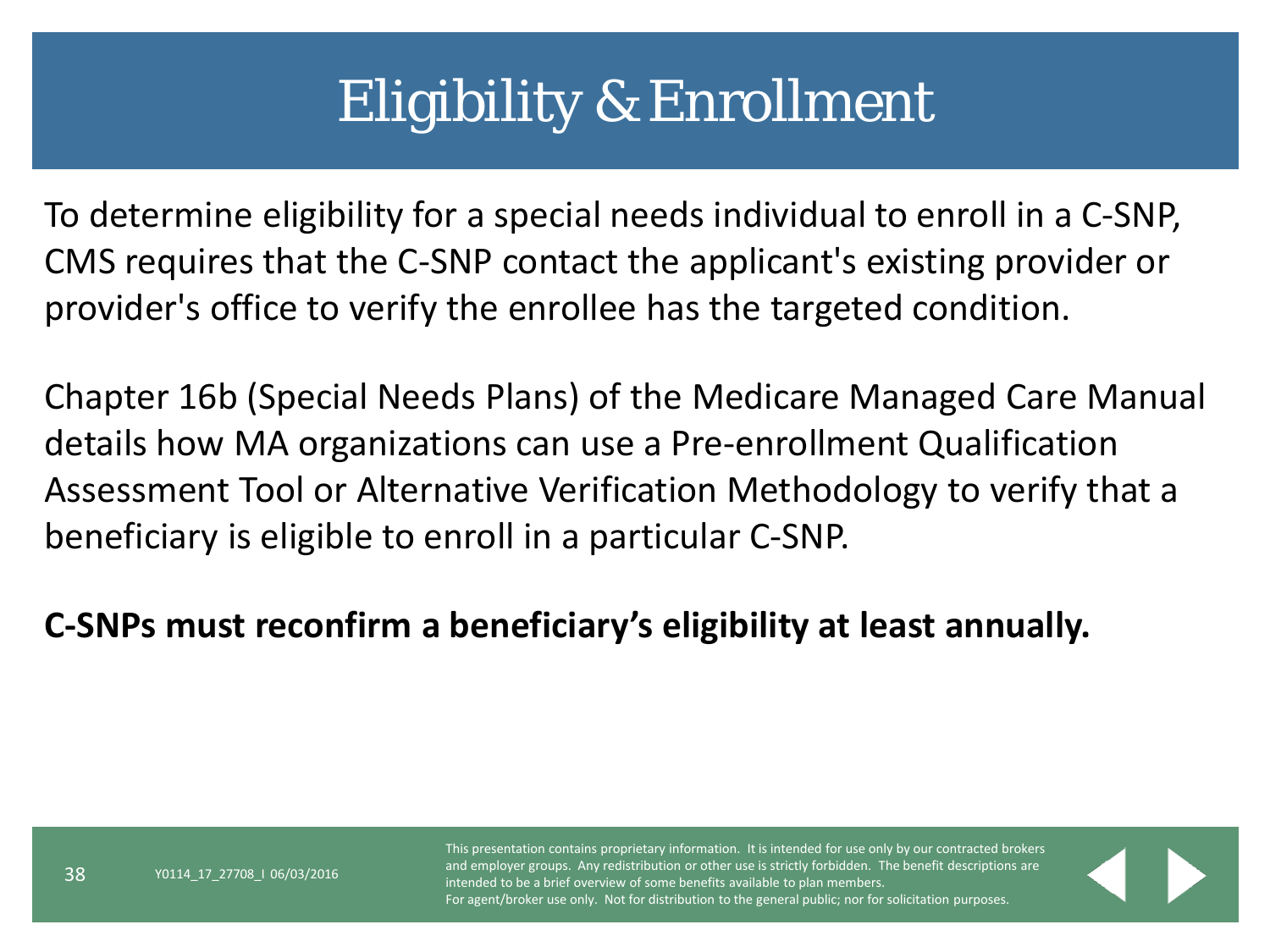## Eligibility & Enrollment (cont.)

The MA organization has until the end of the first month of enrollment to confirm that the enrollee has the qualifying condition necessary for enrollment into the severe/chronic disabling condition SNP.

If the MA organization cannot confirm that the enrollee has the qualifying condition within that time, the organization has the first seven calendar days of the following month (i.e., the second month of enrollment) in which to send the beneficiary notice of disenrollment for not having the qualifying condition.

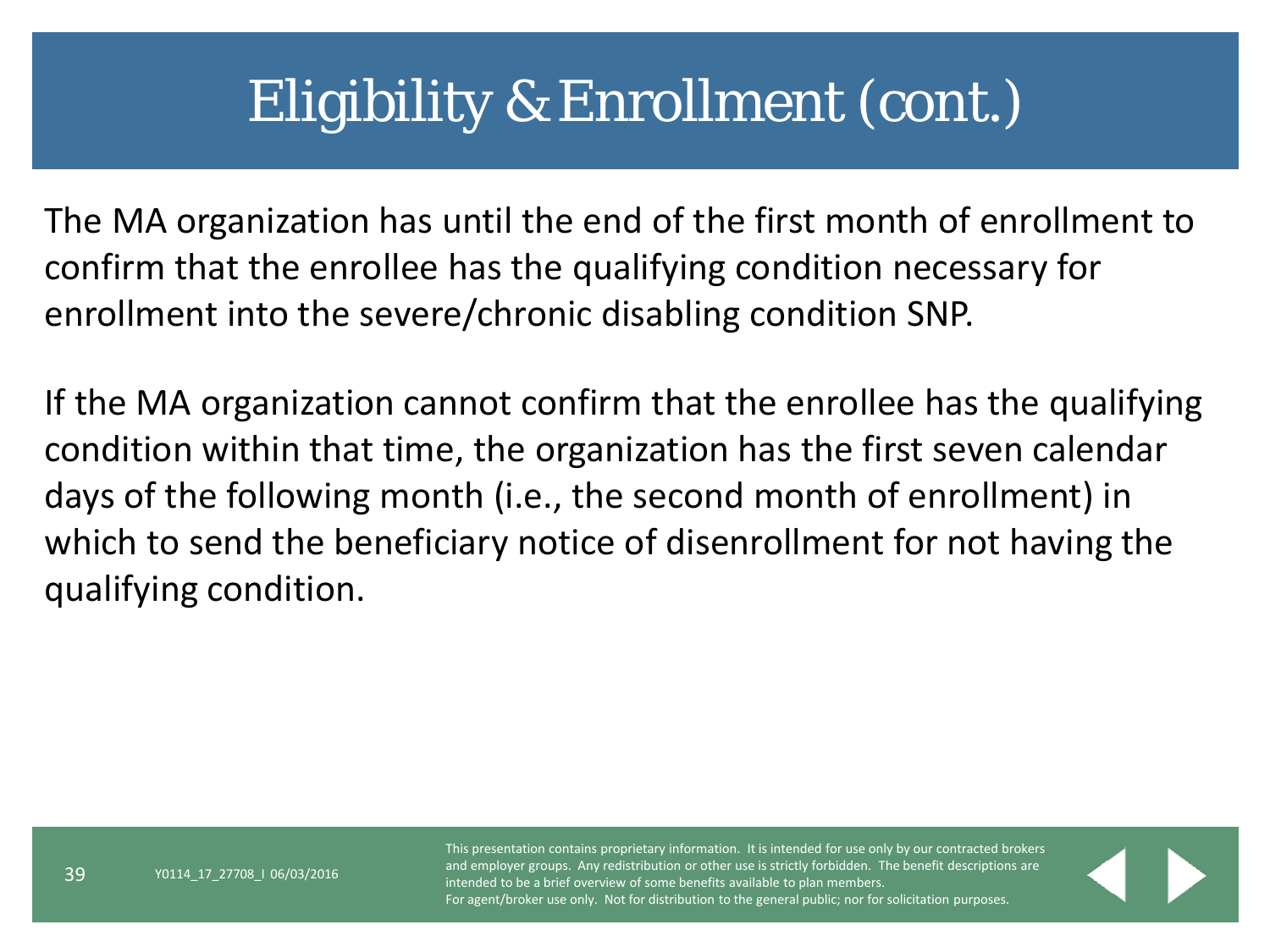#### Special Election Periods (SEP) – C-SNP

#### **SEP for Enrollment Into a Chronic Care SNP**

CMS will provide a Special Election Period (for MA and Part D) for those individuals with severe or disabling chronic conditions to enroll in a SNP designed to serve individuals with those conditions.

**This SEP will apply as long as the individual has the qualifying condition** and will end once he or she enrolls in a SNP. Once the SEP ends, that individual may make enrollment changes only during applicable MA election periods.

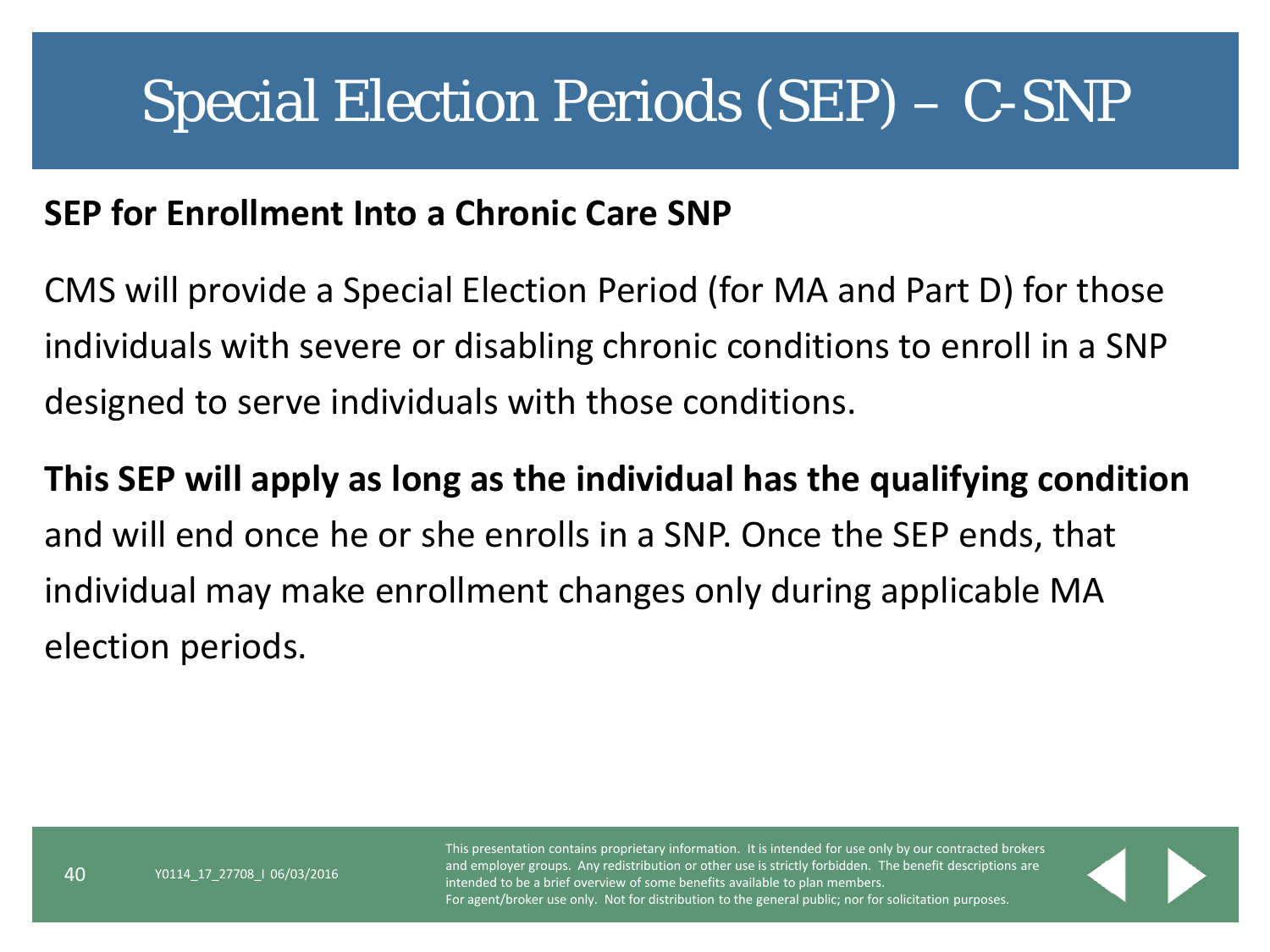# Institutional Special Needs Plans (I-SNP)

I-SNPs are SNPs that restrict enrollment to MA eligible individuals who, for 90 days or longer, have had or are expected to need the level of services provided in:

- 1. a long-term care (LTC) skilled nursing facility (SNF);
- 2. a LTC nursing facility (NF);
- 3. a SNF/NF;
- 4. an intermediate care facility for the mentally retarded (ICF/MR); or
- 5. an inpatient psychiatric facility.

I-SNPs may also enroll MA eligible individuals living in the community, but requiring an institutional level of care, known as **Institutional Equivalent SNPs** (as defined in Chapter 16b of the Medicare Managed Care Manual).

*A complete list of acceptable types of institutions can be found in Chapter 2 of the Medicare Managed Care Manual.*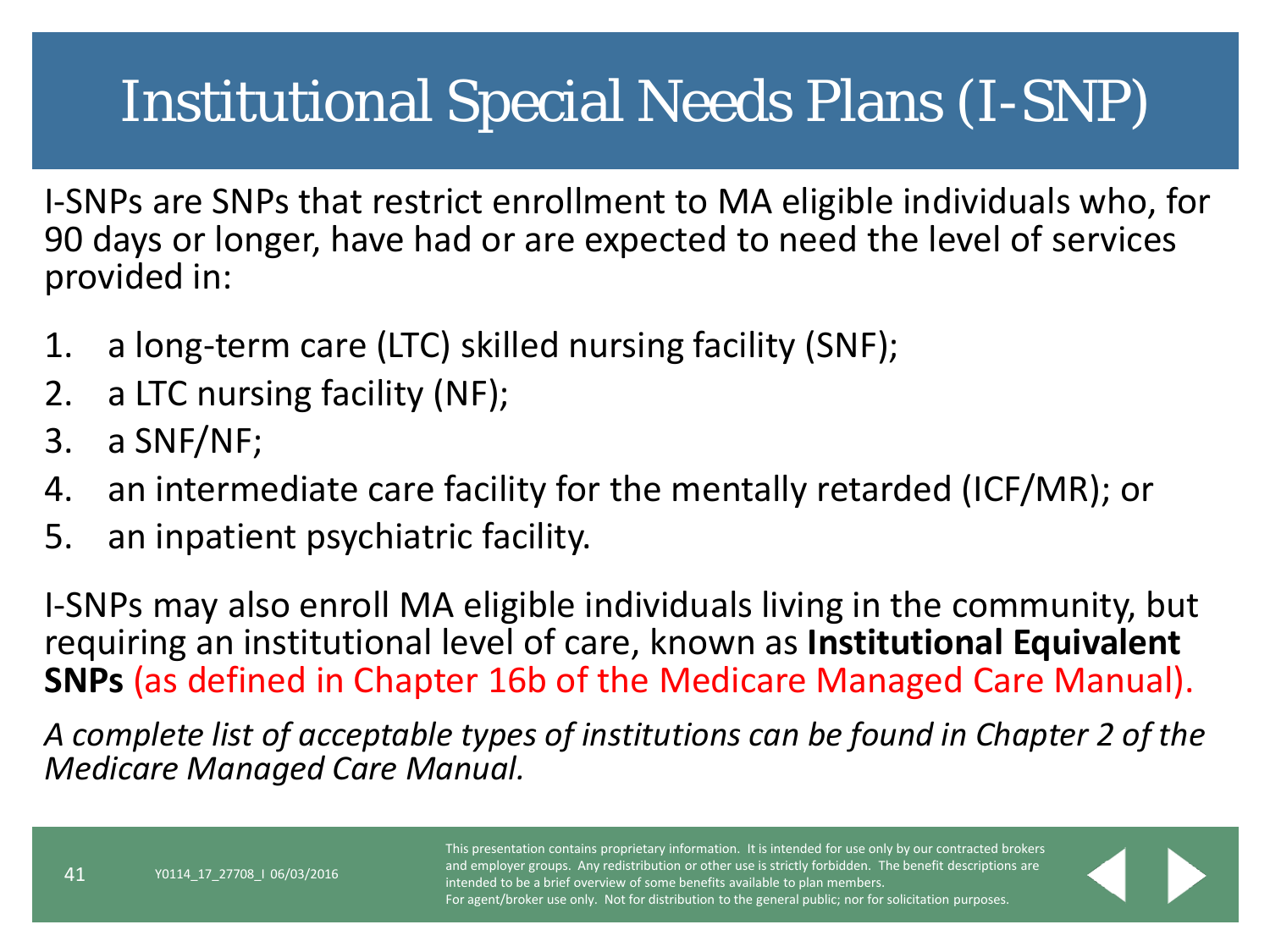### I-SNP Service Area Requirement and Change of Residence

CMS may allow an I-SNP to establish a countybased service area as long as it has at least one LTC facility that can accept enrollment and is accessible to the county residents.

**If an I-SNP enrollee changes residence**, the SNP must document that it is prepared to implement a CMS-approved MOC at the enrollee's new residence in another institution, or in another setting that provides an institutional level of care, as long as the enrollee still resides within the I-SNP's service area.

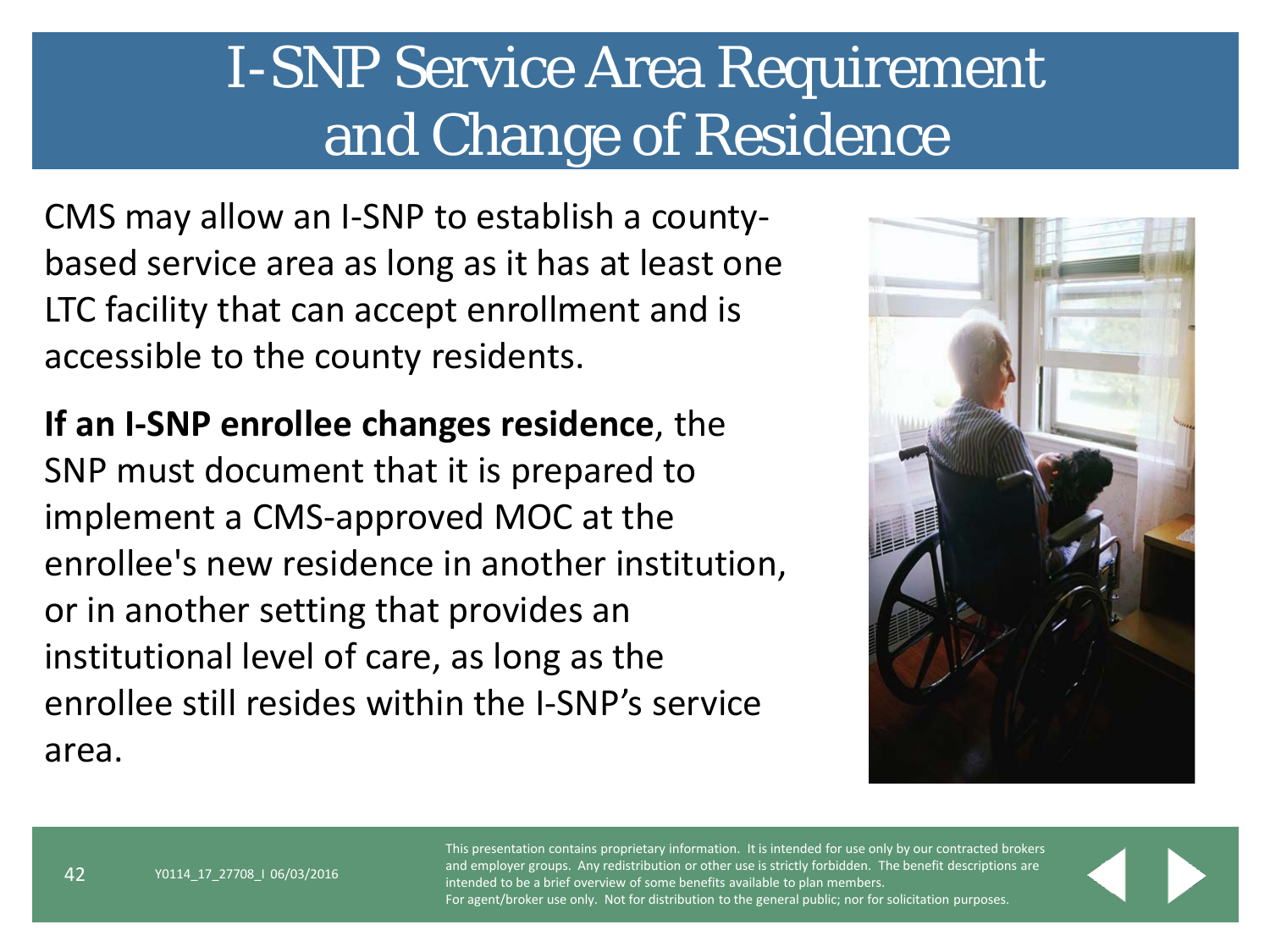#### Enrollment – OEPI

**The Open Enrollment Period (Institutional), or OEPI, is continuous for eligible individuals**. For purposes of enrollment under the OEPI election period, an institutionalized individual is defined as an individual who moves into, resides in, or moves out of an institution. **The OEPI ends two months after the month the individual moves out of the institution**.

When an I-SNP opts to enroll individuals prior to having at least 90 days of institutional level care, a CMS-approved needs-assessment must show that the individual's condition makes it likely that either the length-of-stay or the need for an institutional level-of-care will be at least 90 days.

43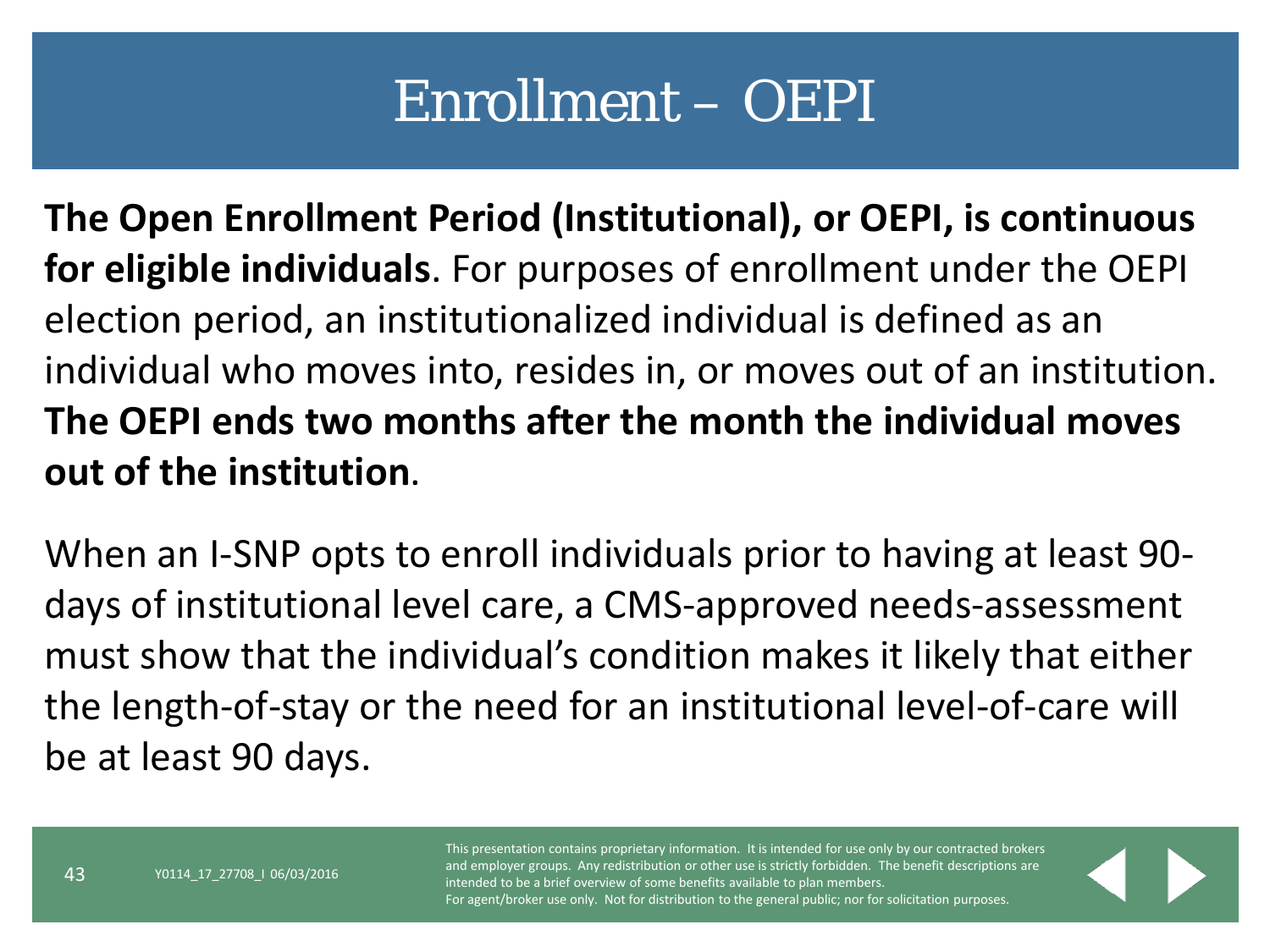#### Enrollment – OEPI (cont.)

An MA eligible institutionalized individual can make an **unlimited number of MA enrollment requests during the OEPI**. An MA organization is not required to accept requests to enroll into its plan during the OEPI, but if it is open for these enrollment requests, it must accept all OEPI requests to enroll into the plan.

Since the OEPI is continuous for eligible individuals, Original Medicare is also open continuously. Therefore, MA organizations must accept requests for disenrollment from their MA plans during the OEPI whether or not the MA plan is open to accept enrollment.